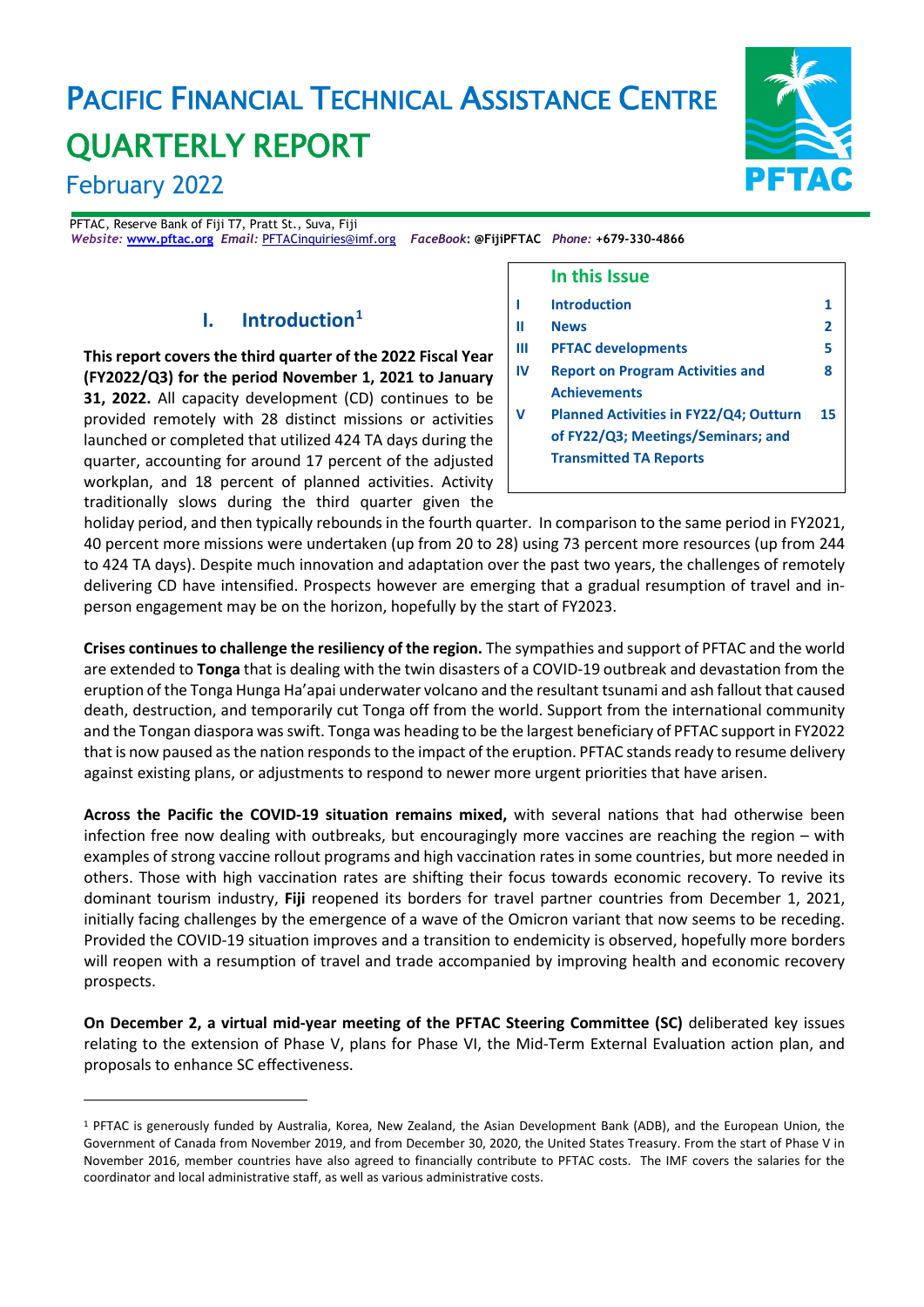

**The team of PFTAC resident advisors is now complete** with the recent arrival in Fiji of the second Revenue advisor, Ms. Katrina Williams and the new Debt Management advisor, Ms. Briar Ferguson. Ms. Williams and Ms. Ferguson are pictured from left to right in the PFTAC office with the PFTAC Office Manager, Ms. Nina Samuela.

Workplan prioritization for the next financial year, FY2023 is underway with a series of meetings and consultations with the IMF's Asia Pacific Department (APD) country mission chiefs and teams convened between December 2021 and February 2022.

#### **II. News**

#### **Steering Committee**

**The mid-year SC meetings was convened virtually on December 2, 2021.** A total of 58 participants representing 10 of the 16 PFTAC member countries, 5 of 7 Phase V donors, a wide range of IMF officials, and representatives of 9 observer organizations joined the meeting. Deputy Governor Esala Masitabua from the Reserve Bank of Fiji (RBF) chaired the sessions on behalf of the Fijian authorities as the host of PFTAC, following on from the 2021 annual meetings. Ms. Ann-Margret Westin, Deputy Chief of the IMF's Global Partnerships Division shared perspectives on recent developments related to the Fund's CD agenda in terms of stepped up effort on existing and new areas such as climate change, digitalization, gender, inclusion, and the importance of partnerships and donor funding to the CD mandate of the IMF.

**The SC endorsed three key agenda items** – first, the adjusted FY2022 workplans that aims to deliver 158 missions and activities versus the original plan of 200, a reduction of 21 percent using 2,455 TA days, a 9 percent reduction over the original plan. The reduced workplan is mostly due to a deferral of missions or activities until FY2023 when travel is hoped to rebound. Second, the earlier endorsed extension to Phase V was affirmed for one full year from May 1, 2022 through April 30, 2023 given the estimated FY2022 budget utilization of 60 percent at midyear and a robust balance of funds remaining that are projected between US\$ 7.6 million and US\$ 8.6 million at the end of FY2022. A detailed full-year FY2023 workplan and budget will be submitted for consideration and endorsement at the May 2022 SC meeting based on the actual FY2022 outturn. Third, the member country contribution formula introduced in Phase V will be retained so that member countries continue to contribute 10 percent of the Phase VI fund-raising target.

**The SC was briefed on tax reform developments in Palau.** The Director of the Palau Bureau of Revenue and Taxation, Mr. Rhinehart Silas explained the authorities' efforts to implement a comprehensive tax reform including the introduction of Value Added Tax (VAT) that was recently approved by the Palau Congress, acknowledging the extensive PFTAC support that has been provided and is ongoing to implement the reforms.

**A recently published IMF departmental paper[2](#page-1-0) on '***Unlocking Access to Climate Finance in Pacific Island Countries'* was presented by Ms. Natalija Novta, a member of the team from the IMF's Fiscal Affairs Department and APD that completed the underlying research and drafted the paper. The report provides an overview of accessing climate finance in the Pacific, evaluating successes and challenges faced by countries in the region and recommendations to help unlock access. The Pacific Islands have a very large climate finance gap and the requirements to access climate finance are focused heavily on public financial management (PFM) provisions. PFTAC provides CD to strengthen PFM systems in PICs as well as helping integrate climate considerations into PFM reform plans that may contribute to greater access to climate funds.

<span id="page-1-0"></span><sup>&</sup>lt;sup>2</sup> [https://www.imf.org/en/Publications/Departmental-Papers-Policy-Papers/Issues/2021/09/23/Unlocking-Access-to-Climate-Finance](https://www.imf.org/en/Publications/Departmental-Papers-Policy-Papers/Issues/2021/09/23/Unlocking-Access-to-Climate-Finance-for-Pacific-Islands-Countries-464709)[for-Pacific-Islands-Countries-464709](https://www.imf.org/en/Publications/Departmental-Papers-Policy-Papers/Issues/2021/09/23/Unlocking-Access-to-Climate-Finance-for-Pacific-Islands-Countries-464709)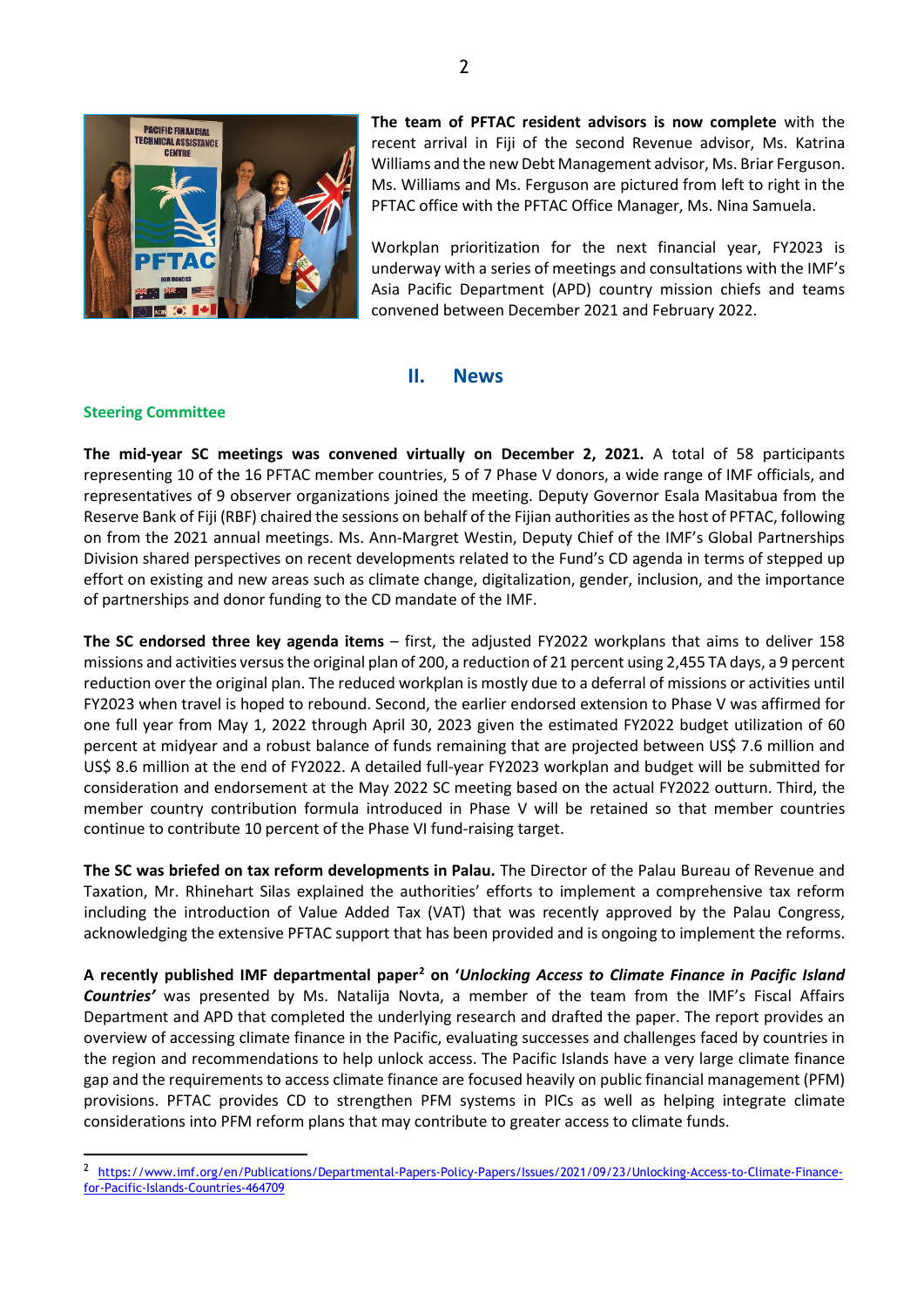**An Action Plan responding to the external evaluator's mid-term recommendations was presented by Mr. James Yoo from the Global Partnerships Division**. This covered actions to address operational and strategic issues, governance, delivery modalities, human resource issues, results based management, and strategic priorities and their integration. This was followed by discussions about the proposal for the sixth phase of PFTAC operations and financing and finally a session to further elaborate ideas to help strengthen SC effectiveness.

**The 2022 Annual SC Meeting is planned for May 25 and/or 26.** Unfortunately plans to convene in-person in Niue in May 2022 cannot proceed given too much uncertainty around travel, border, and transit restrictions still in place in many PICs, and as flights to and from Niue are yet to return to their pre-COVID frequency. A hybrid meeting is under consideration to be held in Fiji for those SC members and observers based in Suva and for those able to travel without excessive difficulty or constraints, such as mandatory quarantine on return. The ease of travel into and out of Fiji has been improving, and barring a reversal in COVID-19 requirements, a reasonable proportion of in-person attendance may be feasible depending on travel requirements in the originating countries of participants.

#### **Phase VI Developments**

**Phase VI plans, priorities, and resource implications have taken further shape.** With the work of the IMF's Interdepartmental Working Group (IWG) wrapping up in November after drawing extensively on the inputs from the 2021 Steering Committee and the stakeholder virtual working groups that informed the SC, a Phase VI Strategy Note was finalized and approved by the IMF. The details of the Strategy Note were explained at the December 2, 2021 virtual SC meeting.

**Phase VI CD priorities will reflect the policy needs of member countries.** Several long-standing priorities have crystallized from the pandemic, including fiscal risks of rising debt and contingent liabilities (e.g., SOEs), macroeconomic and financial stability (e.g., lower budget revenues and increased vulnerabilities), and diminished growth prospects from natural disasters and climate change. Medium-term frameworks and strategies supported by CD will help ensure the institutional capacity and legal frameworks are implemented to address the fiscal, debt, balance of payments and growth challenges arising from the pandemic and other shocks, while continuing to strengthen resilience to disasters and climate change. The Phase VI strategy aims to meet the rising and evolving CD needs that have intensified with the COVID-19 pandemic while enhancing the CD's impact, traction, and sustainability, as underscored by the external evaluation.

**To respond to post-COVID-19 priorities, current PFTAC programs will continue in Phase VI, with targeted expansion responding to needs but within the delivery and absorptive constraints of the region**. The Financial Sector Supervision (FSS), Revenue, Real Sector Statistics (RSS), and the current Macro programs would all continue into Phase VI, and the long-term expert (LTX) position for the Government Finance Statistics (GFS) program that was discontinued in August 2021 will be reinstated to additionally cover Public Sector Debt Statistics (PSDS). With increasing demand for CD to strengthen PFM systems to be responsive to climate change issues and for member countries to potentially qualify for access to climate change financing, further efforts under the PFM program are planned with a third LTX devoted to climate issues. An additional PFM resource focused on climate change would provide space for the other PFM advisors to respond more deeply to other PFM topics where country demand exists such as fiscal transparency and gender aspects of PFM. Finally, a second Macroeconomic advisor and program is proposed with backstopping by ICD with a focus on macroeconomic frameworks, work that has begun in FY2022 with IMF financing. Greater emphasis and support to fragile states is anticipated, in absolute terms and to expand the Phase V average share of resources and delivery beyond 34 percent. Severe capacity limitations in a number of micro-states including fragile states, require innovative approaches to move from capacity supplementation to impactful and sustainable CD.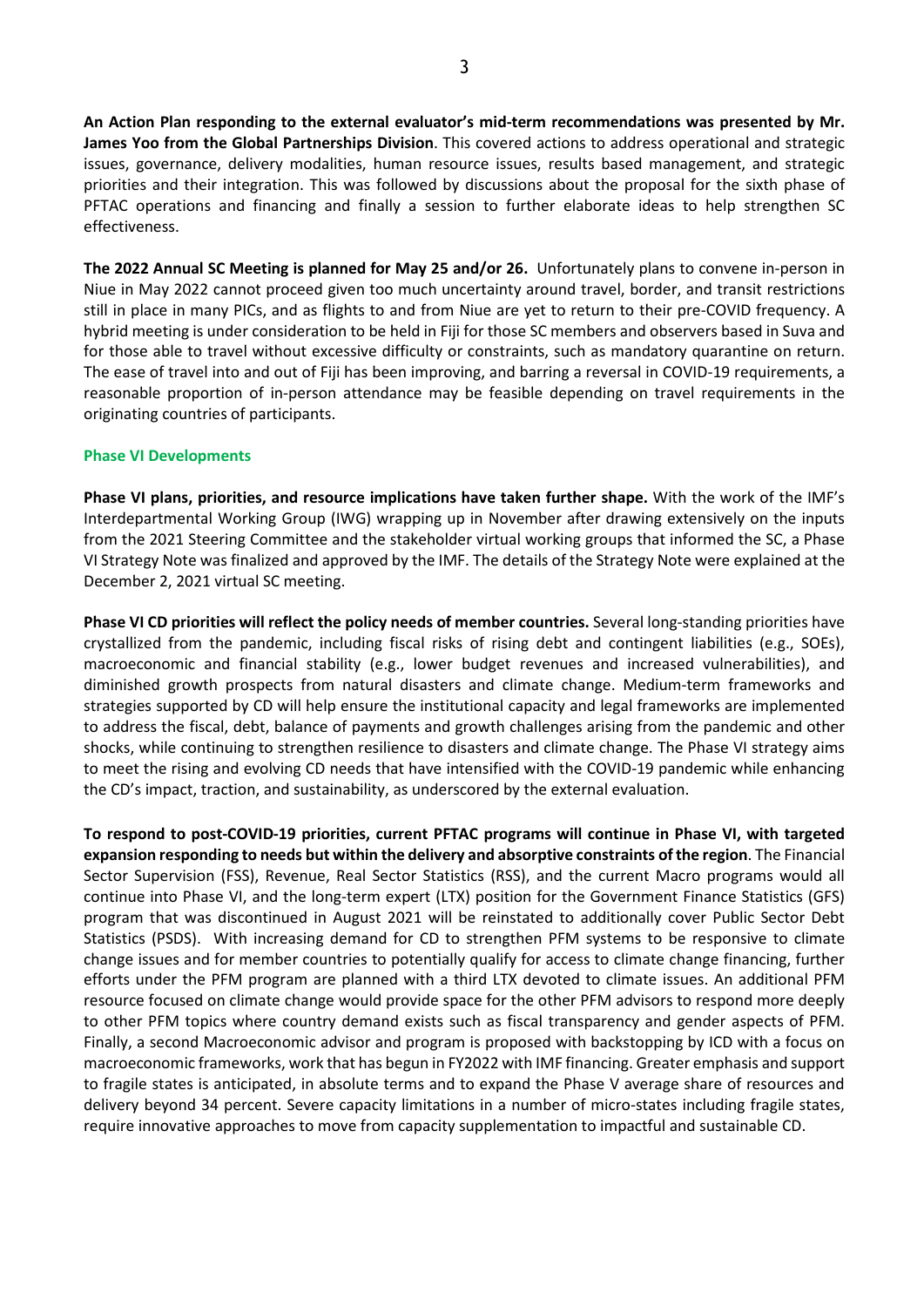**Proposed resources will expand from the Phase V average of seven LTX to ten resident advisors.** This comprises: (1) five fiscal LTX, two each for PFM and Revenue and a new third PFM advisor focused on climate change; (2) two Statistics, one each for RSS and GFS/PSDS; and (3) an LTX each for FSS, the APD-backstopped Macro program, and the proposed ICD-backstopped Macro Frameworks program. These numbers are exclusive of the Debt Management program and LTX that is financed by the Government of Japan through end-FY24. **A fund-raising envelope of \$US 40 million is targeted over five years (FY24 – FY28)** sufficient to finance the proposed ten advisors and programs based on an average Phase V annual cost of approximately \$US 6 million for seven advisors (i.e., \$US 30 million over five years). At least a further \$US 3.5 million IMF contribution will finance the director, local staff, and other overheads as in Phase V at an average annual cost of at least \$US700,000.

**Release of a draft Phase VI Program Document is imminent.** Following an initial internal review of a complete document that is underway, an updated version is expected to be released to SC members before the end of February for review and feedback by mid-March. Review of an updated version is expected to be completed by mid-April to enable a final version to be available with ample lead-time ahead of the May 2022 SC meeting when initial pledges are expected from several donors and potential commitments from others. Sufficient Letters of Understanding are expected to be signed and in place to facilitate initial financial contributions in late 2022 to ensure a seamless transition to Phase VI on May 1, 2023.

#### **Proposal for SC Governance Enhancement**

**Various ideas were presented for SC consideration at the December 2021 meeting that aim to strengthen SC governance and effectiveness.** Possibilities were noted at the June 2021 annual SC meeting, and were also identified by the mid-term external evaluation. A short note explaining the measures was tabled along with draft SC Operational Guidelines that would be used to document whatever provisions ultimately receive SC endorsement. SC members were encouraged to consult among their national agencies that interact with PFTAC to determine a national position for further discussion at the 2022 SC meeting for debate and eventually a consensus on the measures that can be embraced by the membership. Issues presented for consideration of the SC include:

- Regular Virtual SC meetings between annual in-person meetings
- Establishing tenure for the chairperson with clear succession processes, possibly including creation of a Vice Chair position
- Creating an Executive Committee of the SC
- Establishing a SC quorum requirement
- Possibility of SC representation by constituencies of member countries
- Decision making by consensus (as now, but formally articulated), with special provisions for endorsement of work plans

#### **Workplan Formulation**

**The formulation of workplans is a collaborative and inter-departmental exercise comprising APD, the CD delivery departments, and the PFTAC team.** Workplans have a medium-term horizon, but are substantially updated each fiscal year to reflect developments and progress as well as changing priorities and resource constraints. In preparation for the new fiscal year that begins on May 1, workplans are developed to guide CD delivery to member countries across and between the PFTAC programs. They provide details of planned activities at the mission and activity level for the upcoming financial year and at more aggregate levels over the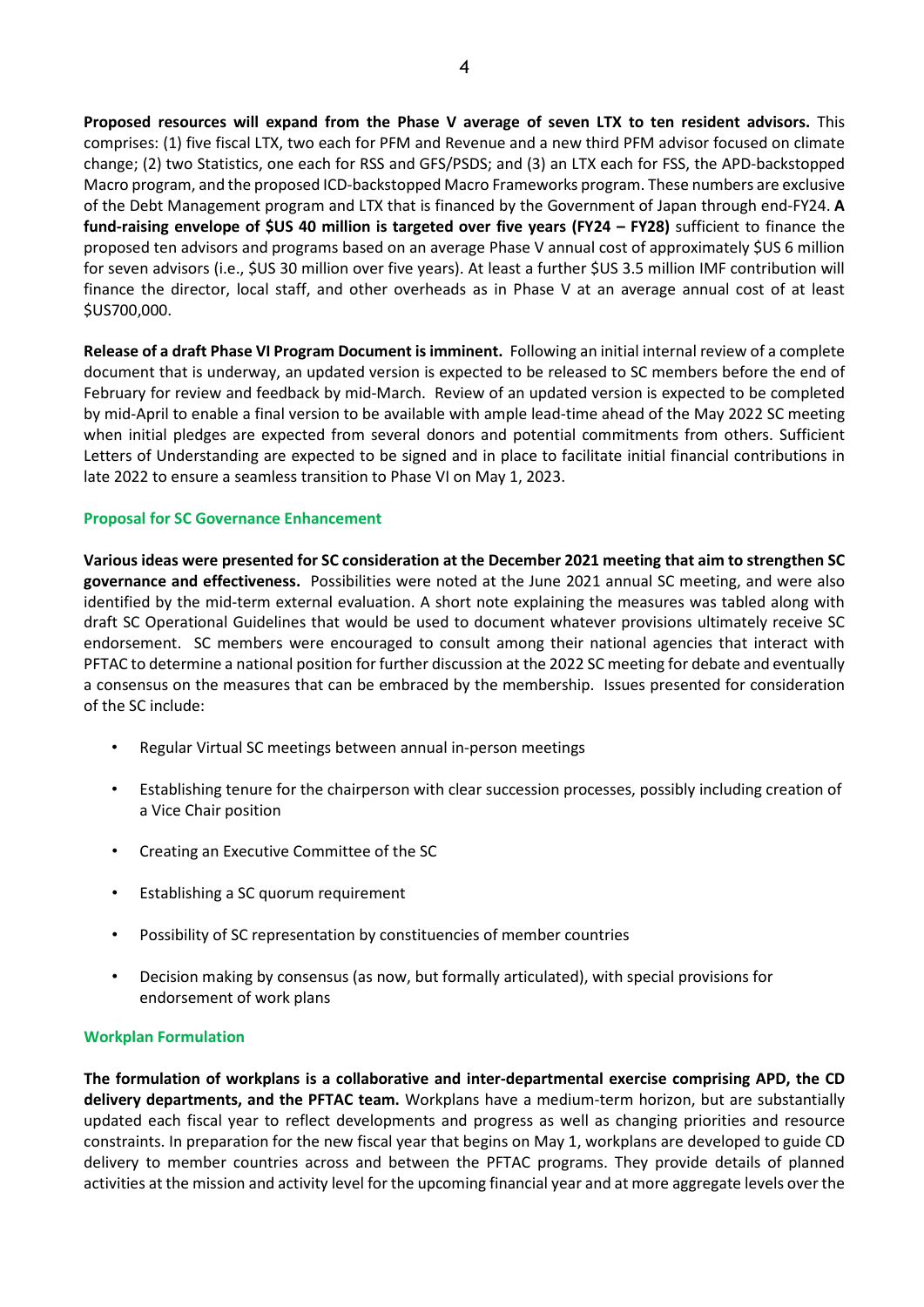medium term. The process is launched during December – January with PFTAC convening a series of consultative meetings with APD country mission chiefs and teams between December – February to discuss the country priorities. This draws on the country team policy dialogue with the authorities and the PFTAC team's close working relationship with the country CD beneficiary agencies. Further inputs arising from Spring Meeting consultations with member countries usually see workplans and budgets for the forthcoming fiscal year fully crystallized by late April.

**The PFTAC team periodically updates short country notes** (for internal use) to inform discussions by documenting the CD engagement overall and by program, progress against RBM objectives and outcomes, past and planned resource utilization, risk assessment views at the country and program level, and summarized information about each program in the country. Coordination with APD is critical to ensure CD remains closely integrated with IMF surveillance and lending. Through Article IV consultations and bilateral discussions with member countries, APD helps identify technical issues and vulnerabilities where CD may have the most meaningful impact. PFTAC provides first-hand information on member country requests and absorptive capacity, development partners engagement and support, and the resource envelope. Inputs from CD departments ensure that CD strategies and activities correspond to issues identified in the surveillance and lending context, and that CD activities are effectively designed and sequenced, technically sound, and appropriately resourced. This integrated approach and close coordination is crucial in ensuring member countries needs are effectively prioritized. Finalized workplans with their associated budgets are presented at the annual SC meeting for endorsement. Since 2021, this step occurs after the start of the fiscal year in May or June, whereas until 2020 this occurred before the end of the preceding fiscal year in March.

#### **III. PFTAC Developments**

#### **FY2022/Q3 Activity – by country and program**

#### *Activity – by program*

|                                               | <b>Quarter 3 Outturn</b> |            |       |                 |
|-----------------------------------------------|--------------------------|------------|-------|-----------------|
| Program                                       | <b>LTX</b>               | <b>STX</b> | Total | <b>Missions</b> |
| <b>Public Financial Management</b>            | 19                       | 45         | 64    | 4               |
| <b>Financial Sector Supervision</b>           | 31                       | 40         | 71    | 4               |
| <b>Government Finance Statistics</b>          | 0                        | 8          | 8     |                 |
| <b>Real Sector Statistics</b>                 | 15                       | $\Omega$   | 15    | $\overline{2}$  |
| <b>Revenue Administration</b>                 | 30                       | 167        | 197   | 12              |
| Legal/Tax Policy                              | $\Omega$                 | 37         | 37    | 3               |
| <b>Macroeconomic Programming and Analysis</b> | 33                       | O          | 33    | 3               |
| <b>Total</b>                                  | 128                      | 297        | 424   | 28              |

**PFTAC delivered 25 distinct missions and 3 regional webinars** (excluding non-training regional support for the Correspondent Banking Relationship (CBR) initiative) over 424 TA days during the third quarter between November 2021 and January 2022. CD delivery fell behind expectations with work plan execution continuing to be affected by ongoing COVID-19 constraints.

While remote engagement produces real benefits such as increased member country participation rates in missions and training given greater flexibility, there is an overall fatigue setting in with prolonged virtual engagements and a strong desire and preference to return to in-country engagement once travel resumes.

**The revenue program accounted for almost half the activity in the period** with 15 missions (including legal) over 234 TA days. With the second revenue advisor on board from October, both LTX undertook reviews of tax reforms in five countries (**Cook Islands**, **Kiribati**, **Samoa**, **Tuvalu**, and **Vanuatu**). A high-level diagnostic assessment of the newly established **Timor Leste**

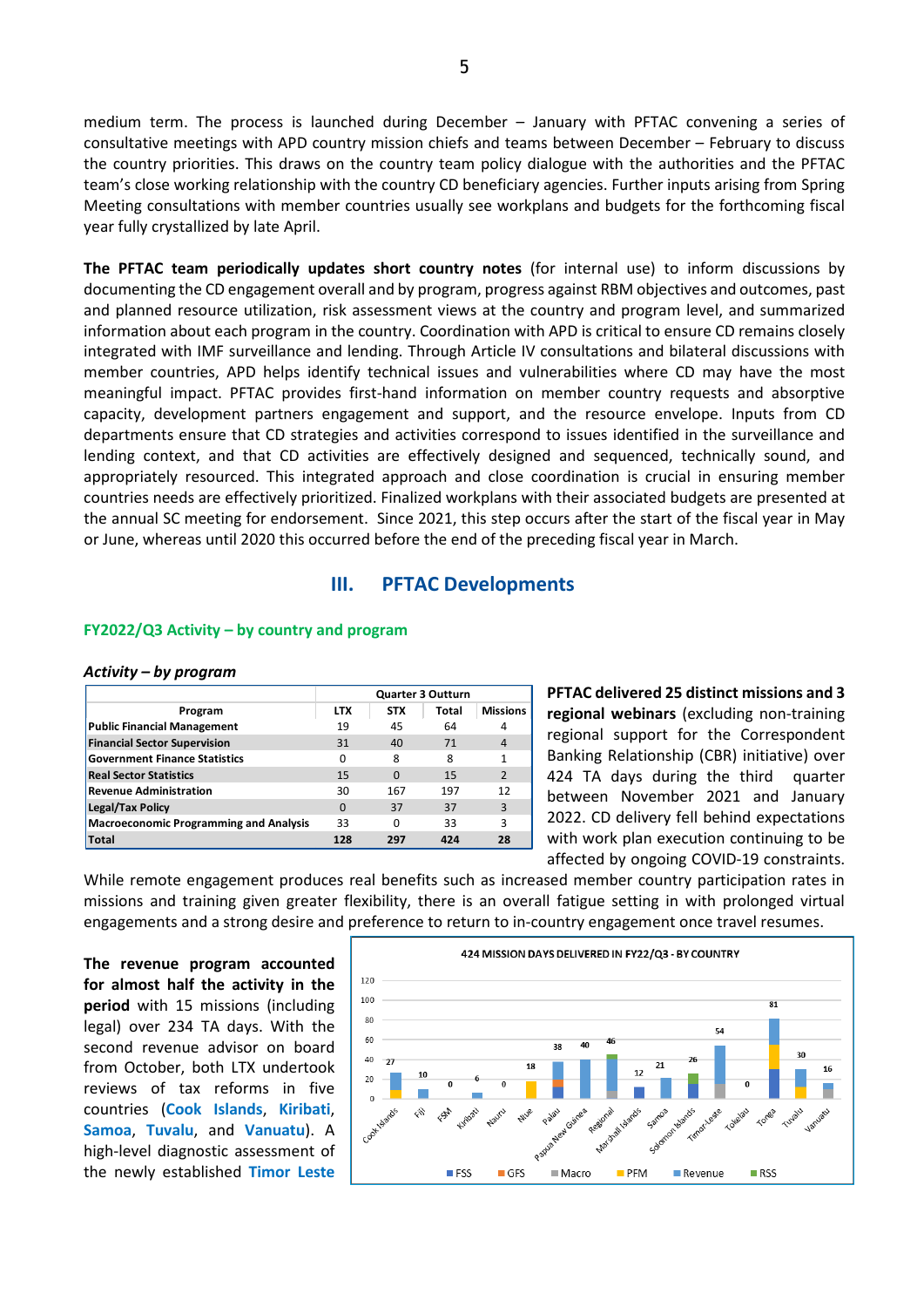Tax Authority (TLTA) was completed, and a reform roadmap designed to support domestic revenue mobilization and implementation of a modern tax administration. Other than regional training, this was PFTAC's first Revenue related CD for Timor Leste. Following earlier support on the development and introduction of a new organizational structure, further assistance was provided to **Papua New Guinea** to help in its implementation. Missions to **Tonga** and **Palau** commenced at the end of the previous quarter focused on improving risk management/compliance improvement strategies and reviewed the ICT system with support to **Tuvalu** on strengthening core tax functions. Three countries received legal assistance to help finalize tax legislation (**Cook Islands** and **Fiji**) and **Samoa** for implementation of Base Erosion and Profit Shifting (BEPS) legislation. Finally, a regional initiative supported member countries to finalize inputs for the 2021 International Survey on Revenue Administration (ISORA).

**Four PFM missions were delivered over 64 TA days.** Assistance to **Niue** strengthened the legal framework with a review of the Public Financial Management Act (PFMA) undertaken to incorporate additional provisions at the request of the authorities. **Tonga** requested PFTAC's assistance to finalize a plan for the implementation of their Asset Management Framework while **Tuvalu** received support on implementing arrears management and commitment controls. Missions to **Tonga** and **Cook Islands** initiated earlier reached a completion with finalization of the PFM Act and roadmap development respectively. A single FSS mission to **Marshall Islands** during the quarter assisted with the finalization of prudential standards and conducted an impact study of the revised standards on the financial position of specific bank. Several protracted missions from the previous quarter concluded during the third quarter with the completion of a comprehensive diagnostic mission to **Tonga** on the financial sector and a review of prudential standards for **Solomon Islands** including assistance to **Palau** on reviewing risk management standards.

**The Macro program undertook two financial programming engagements jointly with the Singapore Training Institute (STI)** and trained the **Timor-Leste** and **Vanuatu** officials on macroeconomic accounts, macroeconomic diagnostics, and forecasting. The resident advisor participated in a scoping mission to **Timor-Leste** in December led by the Institute for Capacity Development (ICD). In addition, the Macro program provides ongoing support towards the Correspondent Banking Relationship project. The Statistics program completed two missions during the quarter, first with real sector assistance to **Solomon Islands** with training on quarterly national accounts (QNA) compilation with GFS assistance on improving the quality and coverage of GFS and public sector debt statistics (PSDS) to **Palau**. Three national accounts missions planned for Fiji, Marshall Islands and Samoa were postponed at the request of authorities.

During the quarter, three virtual workshops were convened across the FSS, Revenue, and RSS programs. A one day high level webinar on *Implications of Climate Change Risk on Financial Sector Supervision* was jointly organized by the Monetary and Capital Markets Department (MCM) and PFTAC in November. The webinar aimed to raise awareness on climate-related risks and emerging supervisory practices with 30 supervisors from nine member countries attending (**Micronesia**, **Fiji**, **Marshall Islands**, **Papua New Guinea**, **Samoa**, **Solomon Islands**, **Timor-Leste**, **Tonga**, and **Vanuatu**). Over a five day duration between November 9 – 20, 2021, the Revenue program in conjunction with the Pacific Islands Tax Administrators Association (PITAA) delivered a virtual workshop on *Improving The Integrity Of The Taxpayer Register* and supporting registration processes. The workshop built on the registration concerns highlighted in the PFTAC Pacific Island Review of Tax Reforms (2017 – 2020) with 52 participants from 14 member countries joining the virtual training. Additionally, a nontraining event assisted member countries with the finalization and submission of country-specific tax administration dataset for 2021 ISORA. Finally, the RSS program delivered a virtual workshop on *Annual National Accounts Compilation* from November 23 – December 8, 2021. This follows an earlier workshop in September 2021 that trained statistics officials on Quarterly National Accounts (QNA) compilation. The Debt Management program completed the second half of the *Fundamentals of Debt Reporting and Monitoring* workshop during November with 29 participants from 12 countries.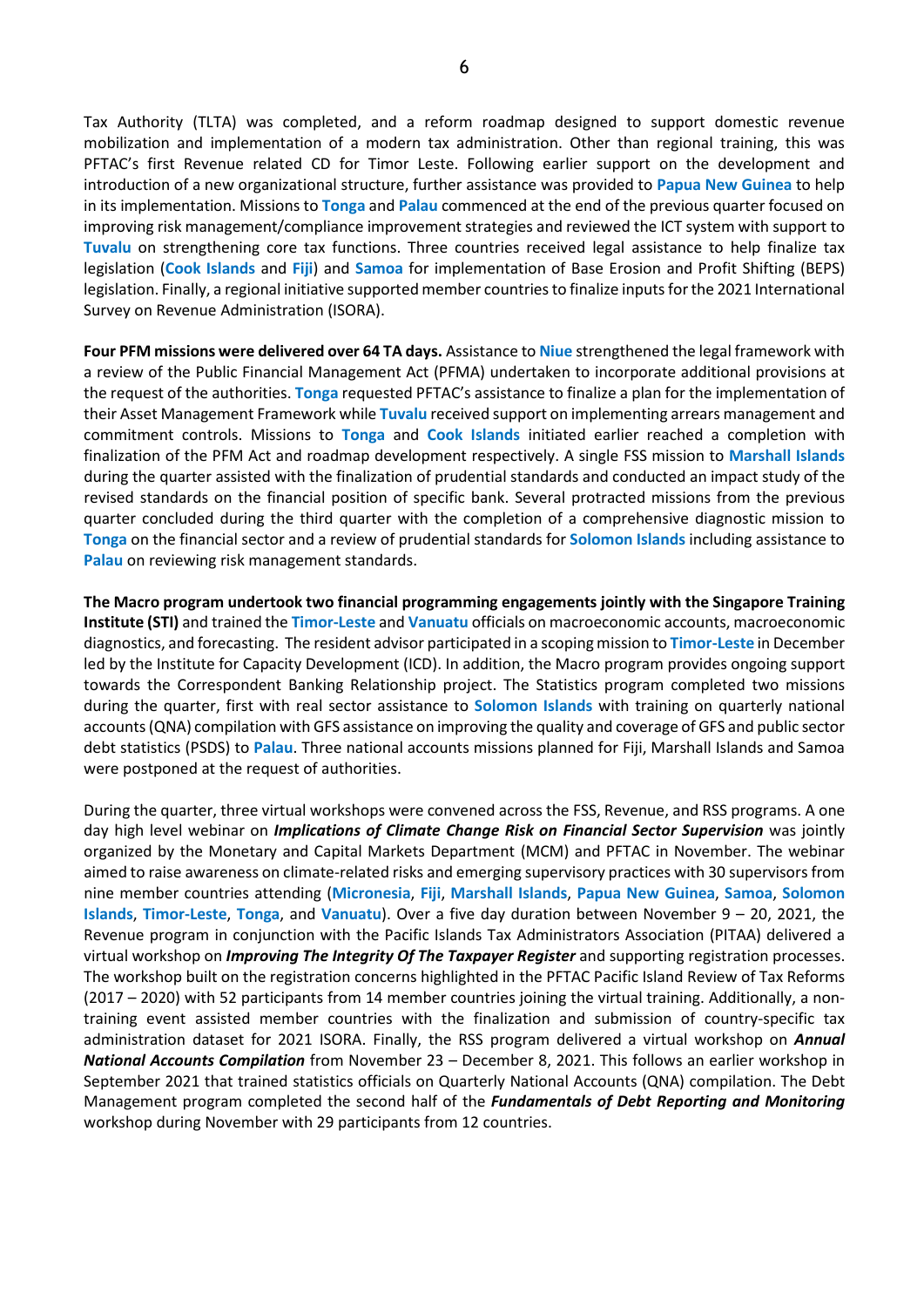**At the end of quarter three, 79 missions across 1,252 TA days have been delivered** with assistance provided to all PFTAC member countries except Tokelau accounting for 51 percent of the mid-year adjusted workplan in TA days (2,455) and 50 percent of planned missions (158). Interestingly this is exactly the same number of activities delivered at the end

|                                               | Delivered thru end-Jan 2022 |       |                 |    |
|-----------------------------------------------|-----------------------------|-------|-----------------|----|
| Program                                       | <b>STX</b>                  | Total | <b>Missions</b> |    |
| <b>Public Financial Management</b>            | 65                          | 106   | 171             | 10 |
| <b>Financial Sector Supervision</b>           | 64                          | 85    | 149             | 8  |
| <b>Government Finance Statistics</b>          | 10                          | 33    | 43              | 5  |
| <b>Real Sector Statistics</b>                 | 60                          | 43    | 103             | 10 |
| <b>Revenue Administration</b>                 | 68                          | 479   | 547             | 28 |
| <b>Legal/Tax Policy</b>                       | $\Omega$                    | 51    | 51              | 6  |
| <b>Macroeconomic Programming and Analysis</b> | 120                         | 69    | 189             | 12 |
| <b>Total</b>                                  | 386                         | 866   | 1252            | 79 |

of the third quarter in FY2021, but utilizing 50 percent more resources (1,252 TA days versus 823 TA days at the same point a year earlier). This has previously been explained that after a year of remote CD necessitated by COVID-19, missions are taking longer, often stretching over several months instead of weeks and requiring more resources, sometimes because of the nature of the CD like diagnostic missions.

**At the mid-point of FY2022 some activities were postponed towards the end of the fiscal year in favor of incountry delivery given expectations that travel would have resumed.** This has not eventuated and almost all delivery for the remainder of FY2022 is expected to be remote. While the final quarter is expected to be a very busy TA delivery period, the overall PFTAC outturn is likely not to exceed 70 percent of the mid-year adjusted workplan both in activity and budget terms given several challenges – member countries are strongly opting for in-country delivery versus remote engagements postponing current year plans to FY2023, while expectations around a gradual resumption of travel in the Pacific are hampered by the new Omicron variant further delaying border reopening plans, particularly as previously uninfected countries now deal with outbreaks. Furthermore, other risks such as natural disasters pose difficulties for member countries to receive planned CD, as their efforts and priorities are understandably diverted to recovery and rehabilitation works.

#### **Financial Report**

The endorsed FY2022 budget of US\$7.335 million inclusive of trust fund fee, has a projected outturn by yearend around US\$ 4.5 million, or 60 percent of the budget if achieved, potentially up from US\$ 4.0 million in FY2021. The budgets for the LTX Travel and Training/Seminars/Workshops remain unutilized while the STX category mainly covering expert salaries is projected to reach an 80 percent outturn. Accounting under the new CD-MAP platform and methodology is headed on a similar trajectory with the year-end projections unlikely to exceed US\$ 4.5 million resulting in savings in the range of US\$ 4.0 – US\$ 4.5 million based on the updated FY2022 workplans. The unspent balance arising from current savings and carryforward from previous financial years of US\$ 7.9 million will fund FY2023 operations – the final year of Phase V, following a one-year extension endorsed by the SC in December. This will be able underwrite a very ambitious program for the last year of PFTAC's fifth phase that must draw to a close on April 30, 2023 given restrictions for some donors that will preclude any further extension.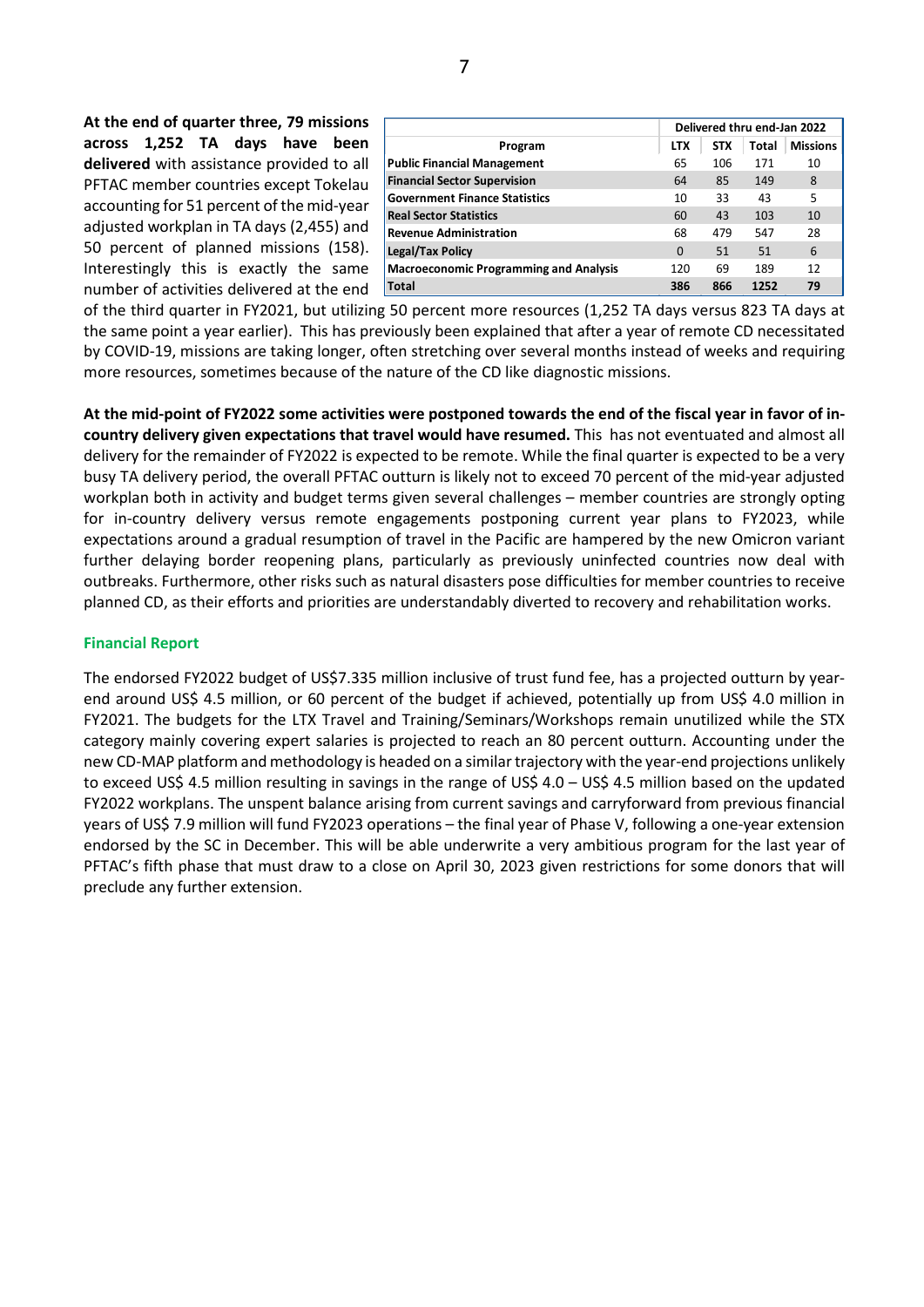### **IV. Report on Program Activities and Achievements**

#### **Public Financial Management (PFM)**

**Niue:**short term expert (STX) Lynne McKenzie **undertook a virtual mission between November 2021 - January 2022 to review the draft Public Finance Management Act (PFMA) and to incorporate the appropriate aspects of the new government's policies on internal audit and fraud prevention.** The Government of Niue received TA in 2019 and 2020 to prepare a draft PFMA covering the full range of public finance arrangements. The Ministry of Finance requested further assistance to support the mandate of the new government to strengthen internal control, accountability, responsibilities for government employees, and adoption of zero-tolerance to fraud. The mission worked to review the Act to incorporate the priorities of the new government and to reopen dialogue on finalization of the draft act.

**Tonga:** remote assistance was provided by STX Julie Cooper **to implement Tonga's Asset Management Framework to ensure the government'sfixed assets are properly recorded, valued, and reported as required under Treasury Instructions 2010.** The authorities provided a draft framework to government that was completed with PFTAC assistance in June 2020. With limited internal capacity, the government requested further support towards the implementation of the framework. The mission assessed the existing asset management systems and procedures, reviewed the asset registers, and recommended strategies to improve the management of fixed assets. A training session on asset management was also provide for staff.

**Tuvalu: a remote mission by STX Chita Marzan assisted the Ministry of Finance to strengthen budgetary controls by implementing a quarterly warranting system and strengthening commitment controls to facilitate the automation of these controls within the new FMIS.** The FMIS was implemented in FY2021, but implementation of the supply chain management module incorporating purchase order functionality is scheduled for 2022. Recommendations were made to extend commitment control coverage to all categories of expenditure along with the drafting of a detailed action plan to implement the warranting and commitment control functionality in the FMIS.

#### **Revenue Policy and Administration**

**Cook Islands: a remote mission by the resident Revenue advisors (Georg Eysselein and Katrina Williams) reviewed the Cook Islands Revenue Management Division (RMD) tax administration reforms.** Over the past three years with the expansion of the Revenue program, the RMD has received substantial CD support from PFTAC. The mission noted the RMD is under considerable pressure from the pandemic with additional administrative responsibilities to implement the government's support measures. Discussions covered feedback on past PFTAC assistance, an update on implementation progress and priority needs for the remainder of FY22 as well as the FY23 needs.

**Legal STX Lee Burns provided remote support to finalize the draft Tax Administration Act (TAA).** The preparation of the TAA requires the relocation of most of the procedural and administrative rules from the primary taxing statutes to specialized tax administration legislation. RMD has provided PFTAC with comments on the third draft and a proposed timeline for enactment and implementation of the TAA including feedback on the consequential amendments to the VATA, ITA, and Departure Tax Act. **The mission finalized the third draft of the TAA and the detailed technical notes to explain the TAA plus a draft of the consequential amendments. To aid understanding of the changes, a cross-reference table was included to indicate where the existing procedural and administrative provisions are located within the TAA.**

**Fiji:** PFTAC and the IMF Legal Department provided assistance to rewrite the Value Added Tax Act (VATA) since August 2018. **The remote mission in November further assisted the Fiji Revenue and Customs Service to**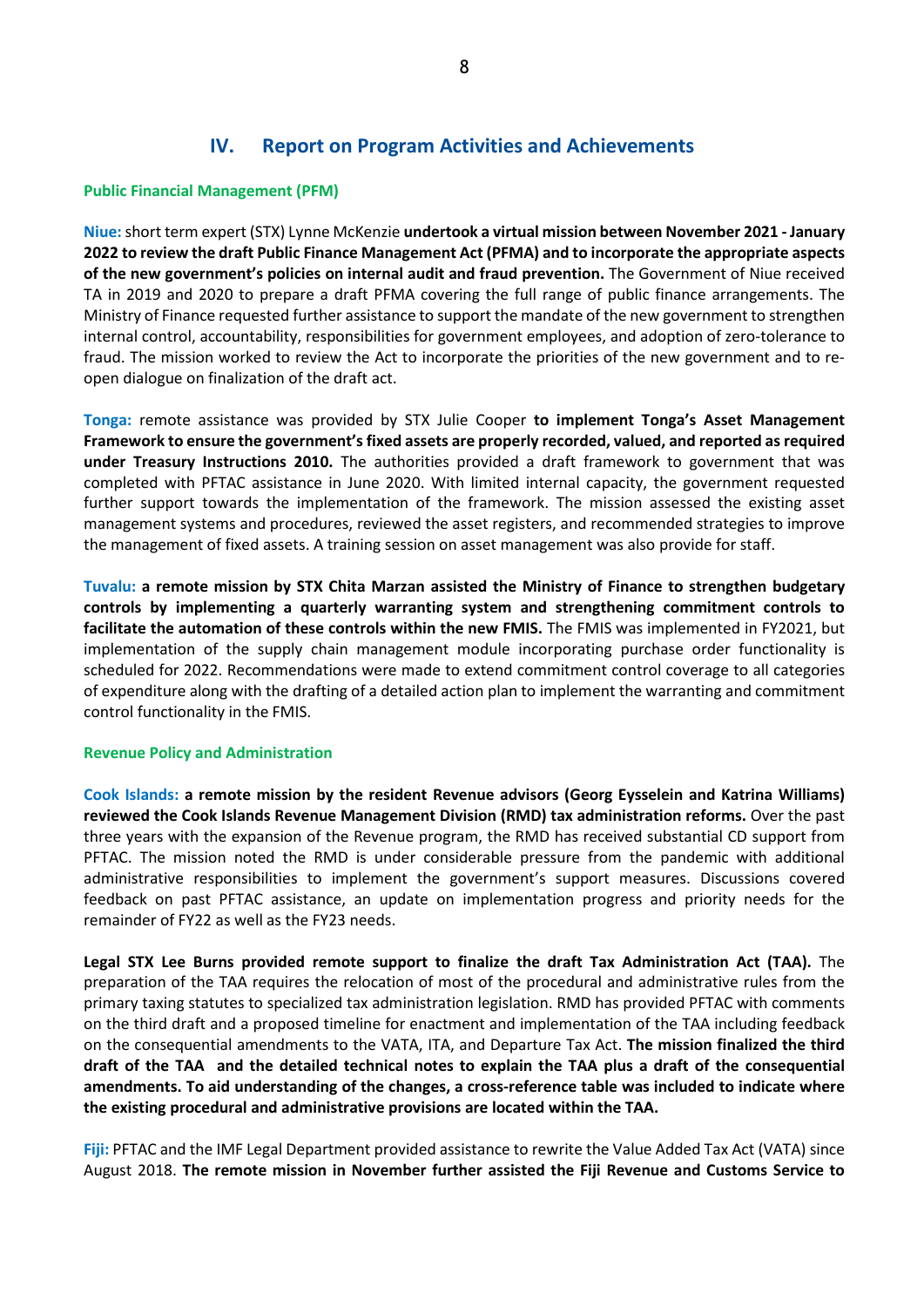**finalize the VAT legislation.** The April 2021 tax policy review mission provided several recommendations on the draft legislation. The recommendations concerning cross-border digital transactions were accepted and a sixth draft was prepared in September 2021. The final draft will be prepared based on the submissions received from internal and external consultations of the sixth draft of the VATA.

**Kiribati:** during December, the resident advisors **undertook a review of PFTAC's previous CD recommendations provided to the Kiribati Tax Division (KTD**) and discussed future CD needs with the authorities. While **progress is noted on revenue collections that remained stable with improvements in tax administration capacity**, KTD face several challenges around capacity, processes, technology, and legislation. KTD requested further assistance so PFTAC will identify resources and a timeframe on the needs identified through discussions with the Commissioner. The mission also met with the European Union (EU) delegation project manager as well as the tax and legal advisors funded by the EU to understand progress to date and activities planned under the EU project to ensure alignment and coordination of assistance delivered by the EU and PFTAC.

**Papua New Guinea:** STX Alison Lendon and Raelene Vivian **continued to support the Papua New Guinea (PNG) Internal Revenue Commission (IRC) with detailed planning and implementation of the new organizational structure.** The previous mission developed a transition plan to implement the new structure and roles, and a road map to establish new business functions with a targeted start of January 1, 2022. The mission assisted the authorities to review the checklist and provided recommendations to successfully implement the new structure by the target date – covering the interim structure and implementation schedule, identifying and filling key leadership positions, establishing a Governance and Reform division, developing detailed structures below leadership levels, and undertaking detailed planning for the new Operations business group.

**Regional Assistance with the completion of the 2021 ISORA Survey.** Between December 2021 and January 2022, STX Topping assisted the IRC of Papua New Guinea and other Pacific Island administrations requiring support, in the submission of quality responses to the ISORA 2021 Survey. Effort was made to contact all potential participating administrations including those that had already completed the survey. Where requested, virtual meetings were conducted, and guidance provided. In other cases, administrations provided written responses to review queries. **Overall quality and completeness of responses significantly improved when compared with earlier versions of the survey and the most complete response from PFTAC countries in an ISORA survey.** 

**Samoa:** legal STX Lee Burns provided **remote assistance to the Ministry of Customs and Revenue (MCR) on legislative measures to implement Base Erosion and Profit Shifting (BEPS) reforms.** Samoa is committed to BEPS implementation to respond to inclusion in the listing of non-cooperative jurisdictions (blacklist) for tax purposes by the European Union. Samoa was admitted as member of the BEPS Inclusive Framework in February 2021 and is required to implement BEPS minimum standards. The mission reviewed the basic international tax rules in the Income Tax Act and VAT Act to prepare legislative reforms including explanatory notes to implement BEPS actions based on Samoa's priorities.

**Timor-Leste:** STX Thomas Story and Anna O'Keefe **undertook a high-level diagnostic assessment of the newly established Timor Leste Tax Authority (TLTA).** PFTAC had not previously provided any tax administration CD to the tax authority except for some regional training initiatives. The diagnostic review focused on identifying the current challenges of the TLTA, including the organizational structure, staffing levels, compliance levels, and existing IT capability to facilitate modern tax administration. **A one day training session on TADAT and implications to support domestic revenue mobilization was provided at the request of TLTA. Based on the diagnostic review, a reform roadmap has been designed identifying priority areas and the sequencing of a CD program.**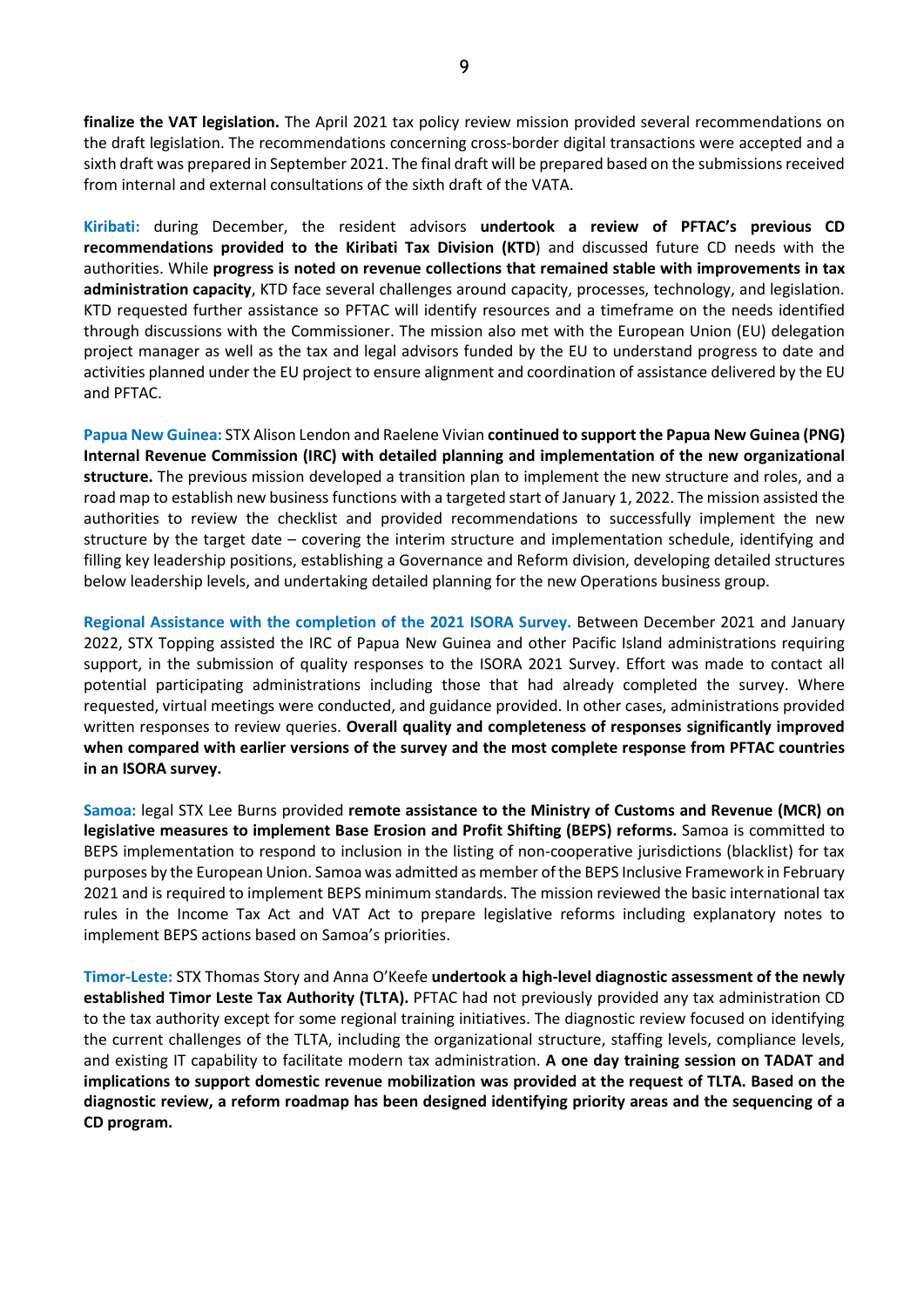#### **Webinar on Taxpayer Register and Data Cleansing: November 9 - 20, 2021**

A virtual workshop on improving the integrity of the taxpayer register and supporting registration processes was delivered as a joint initiative of PFTAC and the Pacific Islands Tax Administrators Association (PITAA) Secretariat to 52 participants from 14 member countries in the Pacific region. The workshop provided participants with a good understanding of: (1) the legal and policy framework for taxpayer registration; (2) IT system requirements for high integrity of the register; (3) requirements for maintaining and cleansing data to deliver an accurate and reliable registration database; (4) organizational capability needs; (5) strategies to identify unregistered taxpayers; and (6) designing the future of registration. This workshop built on the registration issues raised in the PFTAC Pacific Island Review of Tax Reforms (2017 – 2020)

Participants, both at managerial and operational levels improved their understanding of contemporary international good practice and were equipped to practically develop and implement improvements to their registration database and supporting processes. Good practice to improve voluntary compliance and identify unregistered taxpayers was also shared with participants. Other contemporary good practice techniques introduced were: (1) taxpayer centered design approaches; (2) use of third-party data; (3) emerging technologies; and (4) reinforced by respective TADAT Performance Outcome Areas. The workshop materials presented were supported by OECD and IMF good practice publications and practical international examples.

The criticality of having an accurate and reliable registration database as well as a supporting legal and policy framework to support the work of the revenue administration was emphasized. Through workshop exercises and practical international examples, participants learned the value of these approaches. Each of the participating countries developed and presented a high-level report showing progress and priority improvement strategies against key elements of the taxpayer registration function. Participants were encouraged to discuss these reports with their executives and incorporate them into existing business and operational plans.



**Tuvalu:** During January 2022, the resident advisors undertook a review of the Tuvalu Inland Revenue Department (IRD) tax administration reforms. The IRD has experienced many challenges in recent years. With the focus of the current director on integration of the tax and customs departments, combined with reduced capability particularly in the audit area, and low capability in taxpayer services, the strategic and operational plans have been refreshed and refocused with shorter term horizons. **The tax reforms over the last two years were discussed and with the current change agenda, priority assistance needs will be included in the FY2023 workplan**

STX Rick Fisher started assistance to the IRD during the last week of January that is ongoing. Its purpose is to improve core tax functions, **prioritizing those areas identified through recent PFTAC assistance and the newly developed 2022 Operational Plan** with emphasis on collectively strengthening the taxpayer experience, aiming to influence taxpayer behavior, and improve the quality of the IRD registration and filing processes.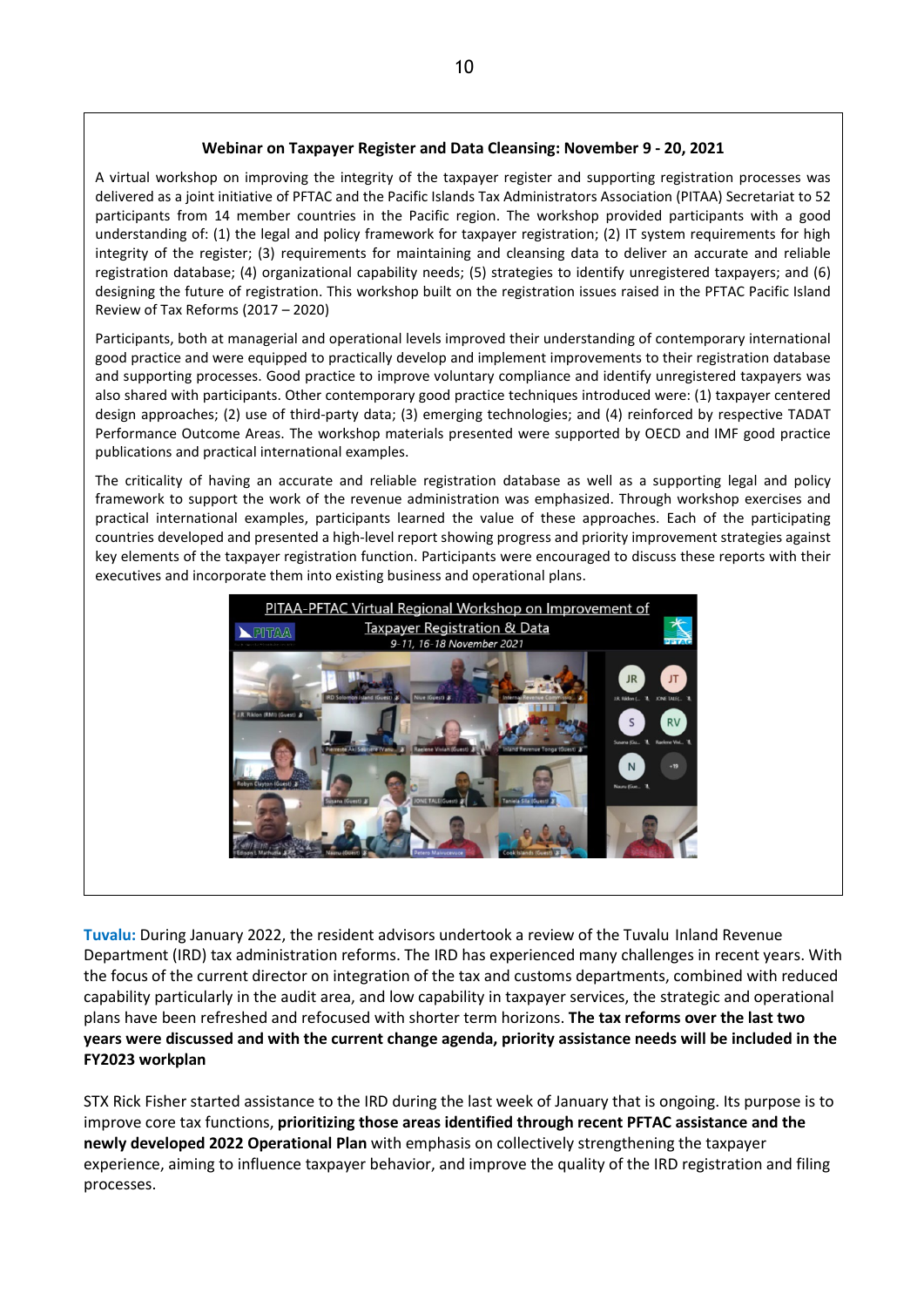**Vanuatu:** during January 2022, the Revenue advisors **undertook a review of the Vanuatu Department of Customs and Revenue (DCIR) tax administration reforms. PFTAC has provided extensive CD covering strategic planning and supported the development of core tax administration functions. Recent progress by the DCIR include the gradual implementation of the Tax Administration Act.** Despite progress, the DCIR faces persistent barriers and challenges, including high vacancy rates and thinly spread knowledge and skills among key managers and just a small group of experienced staff. The impact on Vanuatu from COVID-19 and Cyclone Harold has been significant. Combined with falling revenue from tourism, GDP is expected to decline and place pressure on DCIR to further improve revenue collection capability. Against this assessment, the mission also discussed CD needs for the remainder of FY2022 and FY2023 planning.

#### **Financial Sector Supervision (FSS)**

#### **High Level Webinar on Addressing Climate Risks in Prudential Supervision and Regulation: November 19, 2021**

The IMF Monetary and Capital Markets Department (MCM) and PFTAC jointly organized a remote regional webinar on addressing climate risks in prudential supervision and regulation. The webinar aimed to raise awareness and establish contact with/among banking supervisors from PICs on climate-related risks and emerging supervisory practices. Approximately 30 supervisors, senior managers and board members from **Micronesia**, **Fiji**, **Marshall Islands**, **Papua New Guinea**, **Samoa**, **Solomon Islands**, **Timor-Leste**, **Tonga**, and **Vanuatu** participated in the webinar.

**The webinar introduced regulatory topics focused on climate risk** which are relatively new for agencies in the region. The presentations provided information about the latest development in regulation of climate related financial risks, including the latest work of the Basel Committee for Banking Supervision (BCBS) and other international organizations. Basic concepts of climate related risk regulation were explained.

**The representatives of the international supervisory community shared their experience in establishing the agenda across supervisory topics.** The participants had an opportunity to learn about approaches from the authorities in the United States, the Philippines, and Malaysia. The presentations had a broad focus, to allow contextualized understanding of climate related risks and sustainability concepts. Detailed presentations of these country cases also elaborated prioritized steps that the countries had to take and the challenges they faced. This provided a solid ground for discussions that took place after each session.

Preceding the webinar, **a stock taking questionnaire elaborated by MCM facilitated an understanding of the perceived importance of climate related risks,** existing initiatives to address climate related risks, and expectations from the authorities regarding the identification, assessment, management, and supervision of climate-related risks. The survey revealed that the authorities were becoming increasingly aware of the relevance of climate-related risks in regulation and supervision of financial institutions, though supervisory interventions to address these risks were still not a short-term priority for most countries. Nearly half of the countries that responded to the survey had an implicit mandate to address climate–related risks as part of their responsibility to maintain financial stability. However, for various reasons including the lack of expertise, insufficient data, and non-availability of appropriate processes and methodologies to analyze climate risks, most countries had not yet analyzed the materiality and potential sources of climate-related risks, or formulated a strategy to embed climate-related risks into regulation and supervision, though they were monitoring emerging practices.

PFTAC will maintain dialogue with the supervisors about regulation of climate related financial risks in order to identify their TA needs and provide essential guidance about the sources of relevant information. The authorities will benefit from the documents provided in the webinar to further enhance their awareness. The FSS resident advisor will also monitor the development of the climate change related agendas across the region.

Bilateral TA will be ready to start once the international standards/framework are adopted and MCM is sufficiently experienced with their application, and when specific requests are received for TA.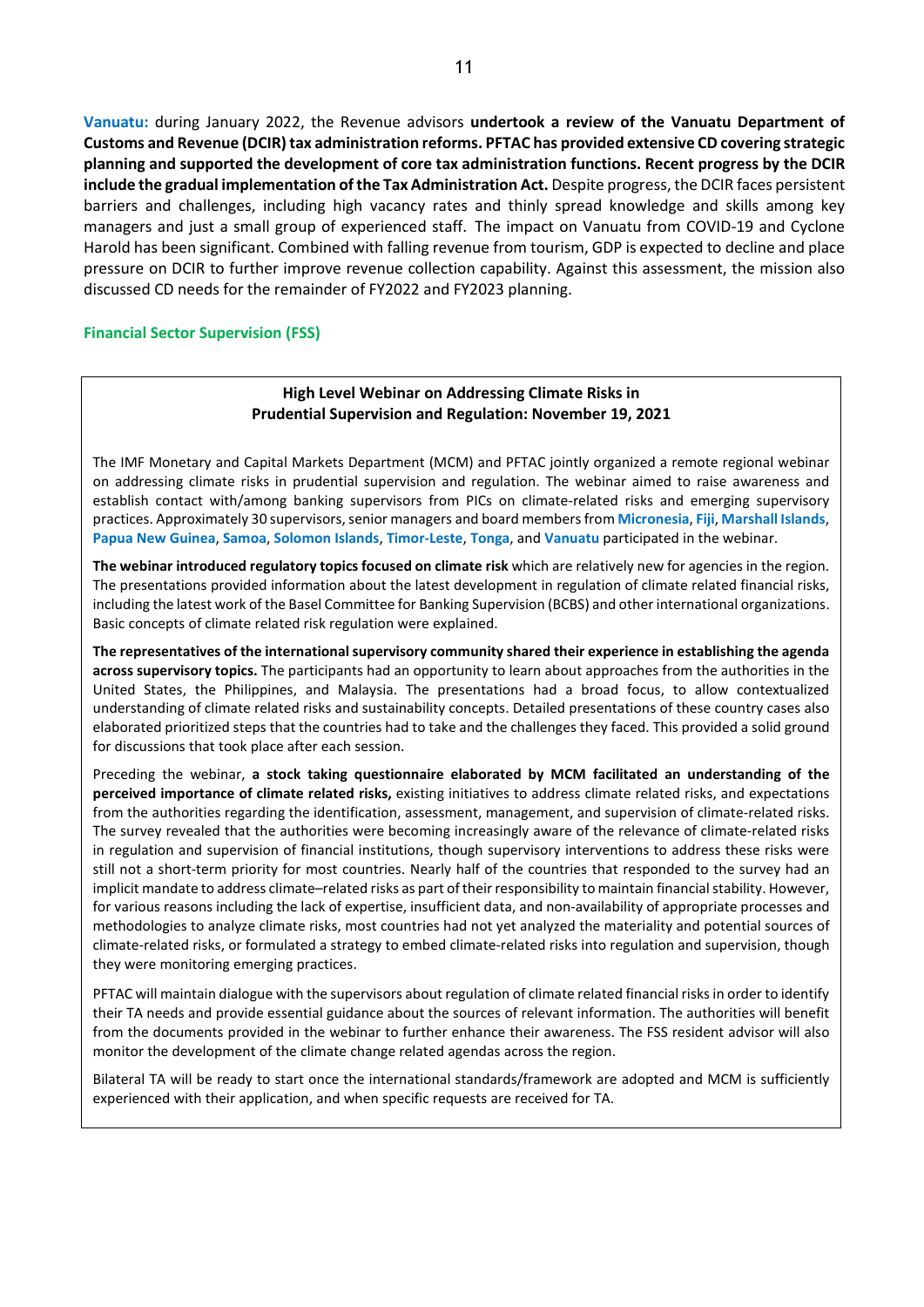**Marshall Islands:** As part of the Supervision Framework Enhancement Program (SFEP) PFTAC is helping implement in RMI, two missions undertaken in July 2018 and March 2021 assisted the Marshall Islands Banking Commission (MIBC) to review and develop prudential standards. Several of these standards (e.g., capital adequacy, credit risk management, liquidity risk management, interest rate risk in the banking book) may have financial implications for banks in terms of their capital adequacy, profitability, and liquidity positions, while others (e.g., large exposures, related parties' transactions) may directly affect lending to the real sector. It is prudent to assess the likely impact of these standards on the financial position of banks. Therefore, in response to MIBC's request, the FSS Advisor conducted a virtual mission during November – December 2021 to develop Excel-based templates to conduct the impact study of revised/newly developed standards. The revised standards incorporate several elements of Basel III and Basel Core Principles, some of which are technical in nature. **PFTAC will assist the MIBC as needed to train its staff in technical aspects of the prudential standards.**

#### **Real Sector Statistics (RSS)**

**Solomon Islands:** a remote mission by LTX Scheiblecker during December 2021 **assisted the Central Bank of the Solomon Islands (CBSI) with the implementation of a quarterly national accounts (QNA) program**. The last mission planned in FY2021 was deferred due to the unavailability of source data. In continuation of the previous support, the mission trained the compilers on indicator selection, benchmarking techniques, and quality checks, and assisted with the development of benchmarking models for ISIC industries, assessed the impact of the pandemic and treatment with regard to a methodological note prepared by the IMF and other international organizations, along with assistance on evaluating the quality of the results.

#### **Workshop on Annual National Accounts: November 23 – December 8, 2021**

This PFTAC workshop on National Accounts concepts and methods targeted both recently recruited and experienced staff of National Statistical Offices (NSO). A special module at the end of the workshop was dedicated to the peculiarities of recording of COVID19 related policy measures in national accounts.

For this remote workshop delivered remotely from Suva, 17 staff comprising 13 women and four men from five PFTAC member countries registered.

The ten-day workshop comprised lectures, hands-on exercises, and discussions that were combined during a plenary session. The workshop outlined the background of the *System of National Accounts (SNA)* classifications and transactions required to compile GDP. It also highlighted the treatment of trade margins as output, own-account production of housing services by owner-occupiers, and financial intermediate services indirectly measured (FISIM). To enhance the use of source data and the dissemination of sound national accounts estimates, the workshop outlined price and volume measurement concepts of the SNA as well as interpolation and extrapolation techniques, quality control to identify outliers, and publication and revision policy.

#### **Government Finance Statistics (GFS)**

**Palau:** a remote TA mission assisted the Office of Planning and Statistics (OPS) in their efforts to improve the quality and coverage of GFS and public sector debt statistics (PSDS). Based on the recommendations from the September 2020 mission, the **authorities compiled and submitted provisional budgetary central government (BCG) GFS for FY19 using administrative data from the financial management integrated system (FMIS) and completed for the first time a consolidated general government (GG) GFS time series FY 2008–18. The mission additionally assisted the compiler to fill the World Bank quarterly public sector debt (QPSD) questionnaire for FY19.** The mission recommended the authorities to complete PSDS for the public sector (FY2019) and submit to the World Bank, compile and disseminate BCG GFS for FY2020 upon receiving the annual financial statements after audit completion as well as consolidated GG GFS FY2020 and PSDS FY2020 along with advice on releasing COVID-19 expenditure report on Bureau of National Treasury website.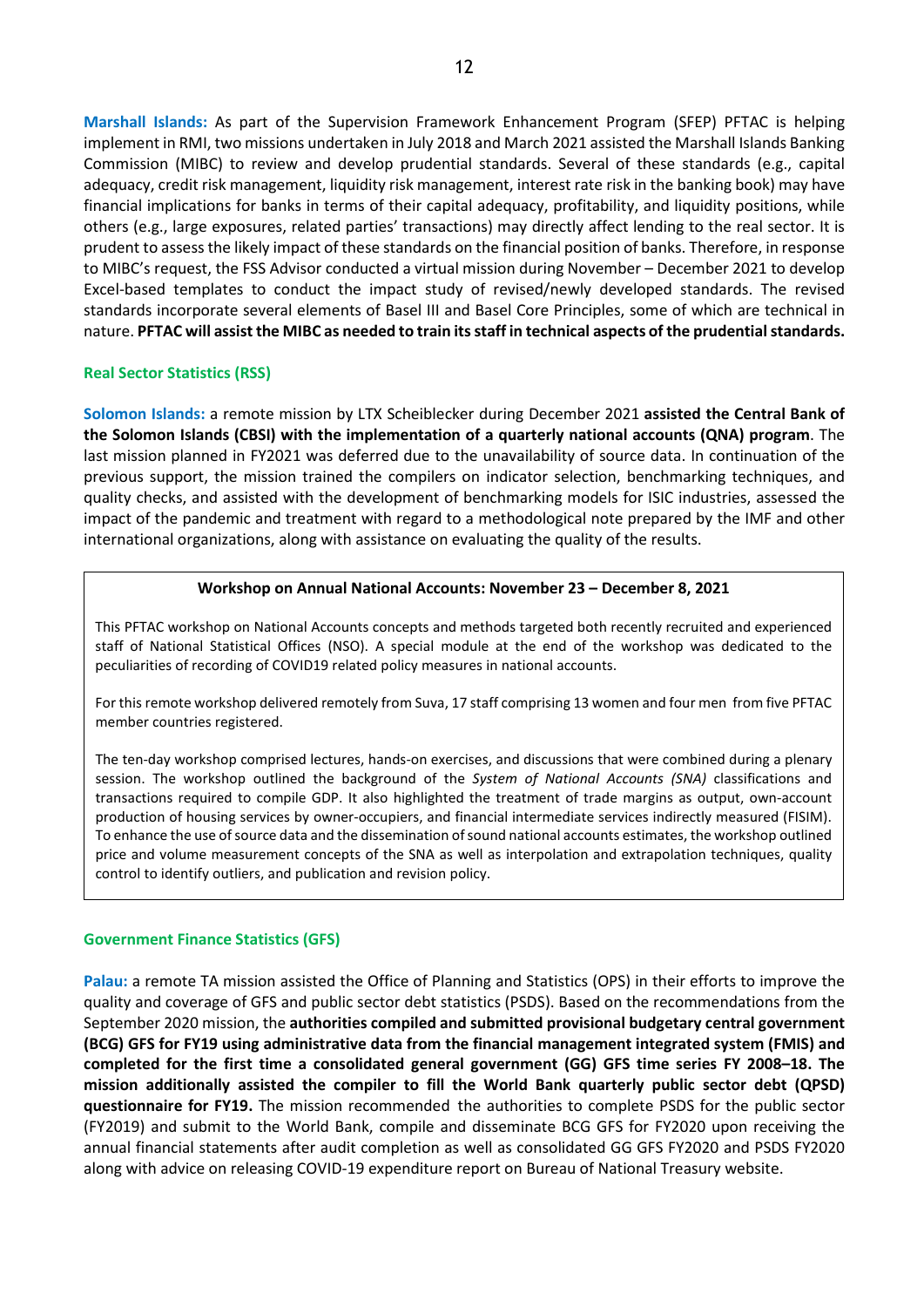#### **Macroeconomic Analysis and Programming**

**Timor-Leste: A joint remote mission between PFTAC's Macroeconomic adviser and the IMF's Singapore Training Institute (STI) undertook a Financial Programing engagement with Timorese authorities during January 2022.** This initially consisted of nine half days of mentored training on macroeconomic accounts, macroeconomic diagnostics, and forecasting. This was followed up with an additional 13 half days of Financial Programing model construction, which was carried out jointly with the Timorese authorities. The overall objective of this mission was to raise the understanding of the Timorese authorities about the interrelations within the Timorese economy, particularly the impacts of economic policy changes and shocks on different parts of the economy. Follow up engagement is scheduled for mid-2022.

**Vanuatu: In November 2021, a joint remote mission between PFTAC's Macroeconomic Adviser and STI undertook a Financial Programing engagement with the Vanuatu authorities**. This initially consisted of nine half days of mentored training on macroeconomic accounts, macroeconomic diagnostics, and forecasting. This initial training will be followed up with further engagement and model construction in February 2022. The overall objective of the mission is to raise the understanding of Vanuatuan authorities about the interrelations within the Vanuatu economy, particularly the impacts of economic policy changes and shocks on different parts of the economy.

#### **PFTAC Macro Program collaboration with ICD Macro Programs**

In order to enhance PFTAC member countries' understanding of the interrelations between different sectors within their respective economies, a program was developed for more formalized and longer term training to be offered to interested member countries to build capacity. This is the basis of recent efforts by PFTAC's Macroeconomic Adviser working in conjunction with the IMF's Singapore Training Institute (STI) to conduct two long term programs of training and modelling missions at the request of the authorities of Timor-Leste and Vanuatu.

These missions start with participants undertaking formalized IMF courses on Macroeconomic Accounts, Macroeconomic Analysis, or Macroeconomic Forecasting. These courses are conducted by the PFTAC and STI Advisers and are designed to be very interactive for attendees while allowing the presenters to overlay the course with additional judgement and experience.

The next step in these missions is the joint construction of a Financial Programming model with the authorities. This entails a detailed analysis of existing economic and fiscal data, an exploration of the linkages between each parameter and other parts of the economy or government accounts, and the eventual modelling of these relationships.

The final product of these engagements will be a sophisticated macro-fiscal model that the authorities will be able to utilize to better understand the impacts of changes in economic policy or shocks on their economies. This analysis will also be enhanced as a result of participants improved understanding of the range of dynamic relationships occurring within their economies.

#### **Debt Management**

**Papua New Guinea:** during November 2021, STX Juan Pradelli and Sanga Sangarabalan **delivered remote training on financial and loan analysis to Papua New Guinea Ministry of Finance officials.** Papua New Guinea has access to both a domestic debt market and external financing and CD of officials in financial and loan analysis is part of the foundations for improving debt management practices. **The training focused on building capacity in financial and market concepts, debt and liability management operation instruments, loan structures and cashflows, and portfolio risk indicator analysis.** Enhancing the foundational knowledge of officials is also fundamental towards Papua New Guinea's aim to raise overall Debt Management Performance Assessment (DeMPA) scores. The DeMPA is a diagnostic of government debt management practices and institutions.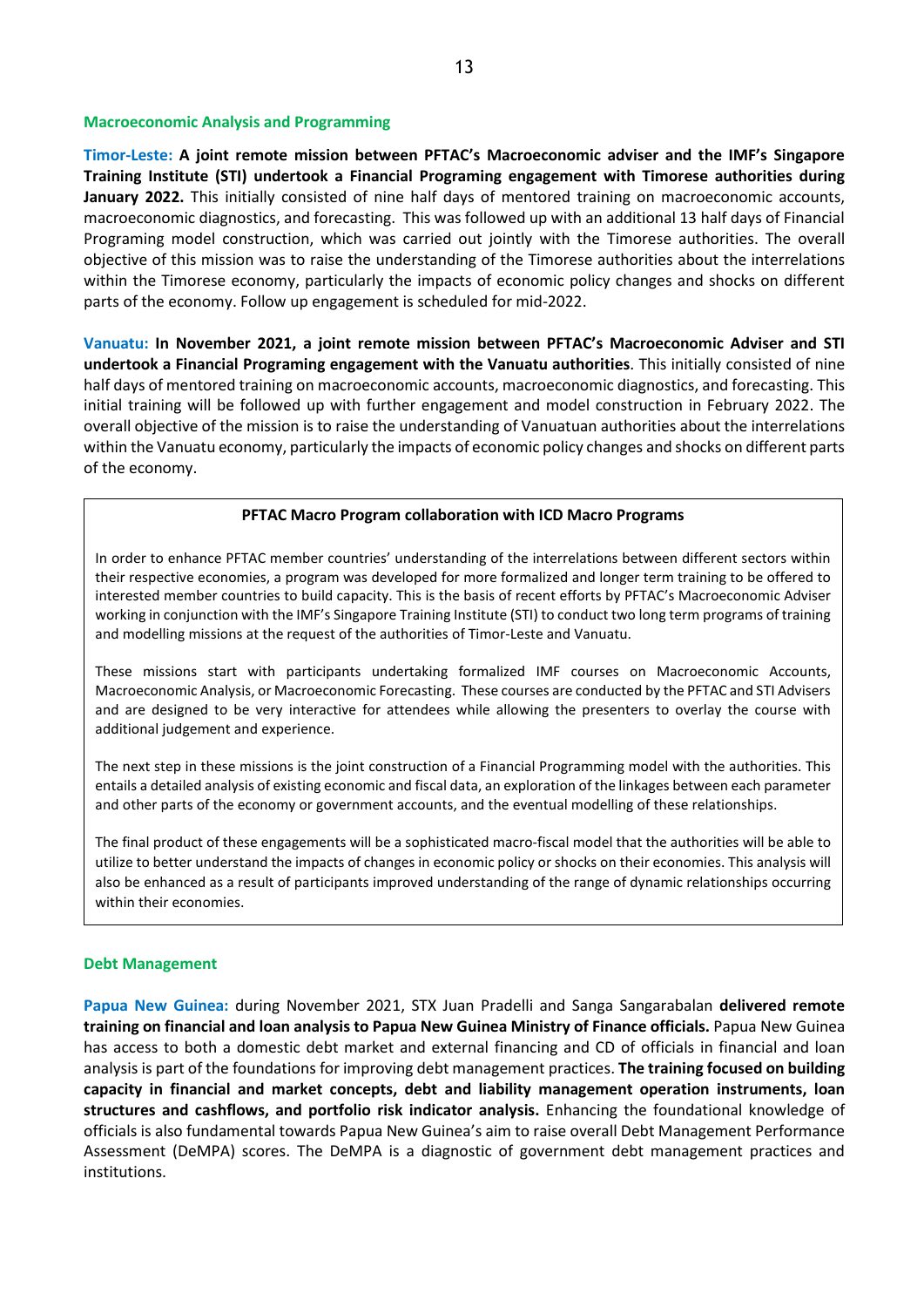**Tonga:** In response to request from Tonga Ministry of Finance, a virtual mission by the resident Debt Management advisor Briar Ferguson and STX Michele Robinson **assisted the authorities to develop and strengthen capacity in debt management reporting and monitoring through hands-on training.** Debt management reporting ceased in March 2016 due to capacity and resource constraints, and technical difficulties in the debt recording system, CS-DRMS. Despite the constraints, the Tongan authorities are committed to reviving debt reporting practices and recognize the importance of debt transparency. **The mission provided hands-on and country context training to officials to enhance capacity in debt reporting. The training focused on understanding debt data and debt coverage, aggregating debt data for reporting, cost and risk in debt management, presenting debt data, and monitoring of debt.** At the conclusion of the training, Tongan debt management officials produced an enhanced quarterly debt bulletin template.

#### **Fundamentals of Debt Reporting and Monitoring Workshop: October 25 – 29, 2021/November 8 – 12, 2021**

A regional training workshop was conducted virtually over two separate weeks, Oct 25–29 and Nov 8-12, 2021 on the *Fundamentals of Debt Reporting and Monitoring*. Twenty-nine participants from twelve countries in the Pacific region undertook the training, the first training workshop under the new PFTAC debt management program.

The workshop provided capacity building on sound practices in debt reporting and monitoring, supporting debt management operations and debt transparency. It enabled participants to understand the benefits and key requirements of publishing reliable, comprehensive, timely, and accurate debt data. It also builds on the joint IMF-WB Multipronged Approach on Debt Vulnerabilities (MPA) and its emphasis on strengthening debt transparency.

Participants were able to share country experiences, from those who have frequent debt reporting, to those who are developing their capacity in this area. Individual and group exercises allowed participants to put their new knowledge into practice, culminating in a final group exercise that required participants to develop and present a debt bulletin.

The participants developed an understanding of the institutional arrangements necessary for good transparency practices, understanding debt data requirements and standards, how to effectively use this data for reporting purposes and understanding the cost and risk within the debt portfolio, and how to effectively communicate key messages within the debt data to external and internal stakeholders.

Feedback verified that participants recognized the importance of reliable, comprehensive, and frequent debt reporting, and the importance of this training to their work.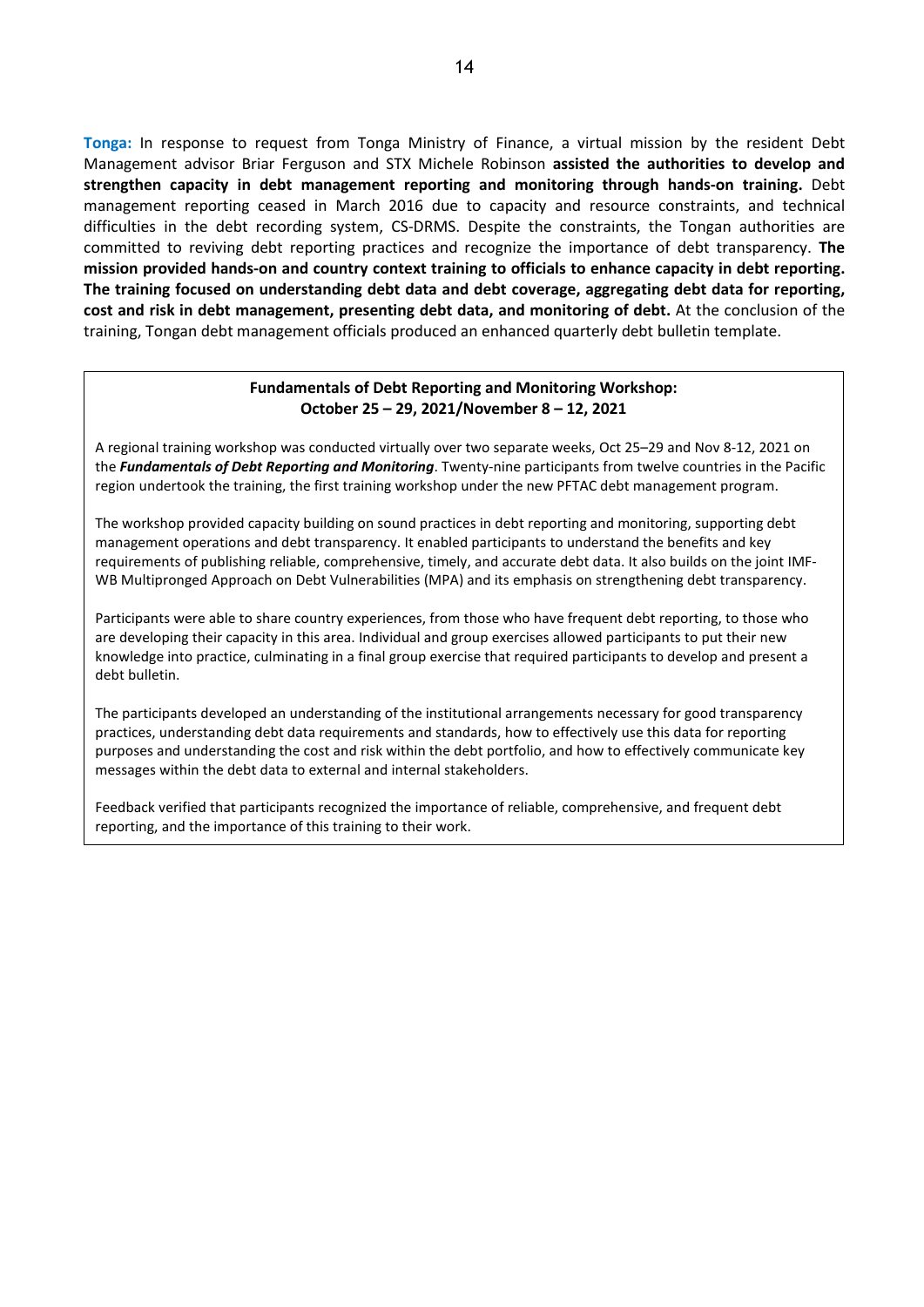# **V. Planned TA Activities FY22/Q4: February – April 2022**

# **February 2022 Planned Activities**

| <b>Country</b>          | Program    | <b>Description</b>                                              | Advisor/s        | <b>Dates</b>      |
|-------------------------|------------|-----------------------------------------------------------------|------------------|-------------------|
| Cook Islands            | Revenue    | Developing Standard Operating procedures for core tax functions | $STX - Bell$     | Feb 14 -- Mar 14  |
|                         |            |                                                                 | $STX - Field$    | (15 TA days each) |
|                         |            |                                                                 | STX - Vivian     |                   |
|                         | Revenue    | Review AEOI-process                                             | STX - Velji      | Feb 2-28          |
|                         |            |                                                                 |                  | (15 TA days)      |
| Fiji                    | Revenue    | Review of ASYCUDA and Customs Processes                         | STX - Norkunes   | Feb 7 - Mar 18    |
|                         |            |                                                                 | STX - Kerswell   | (30 TA days each) |
| <b>FSM</b>              | <b>GFS</b> | <b>Compilation of GFS</b>                                       | $STX - Luis$     | Feb $7-11$        |
|                         |            |                                                                 |                  | (8TA days)        |
|                         | Macro/     | Tax reform modelling                                            | LTX - Beaumont   | Feb - Mar (5 LTX  |
|                         | Revenue    |                                                                 | STX - Mullins    | and 15 STX days)  |
| Kiribati                | Macro      | Macro-Fiscal Framework                                          | STX - Rahman     | $Feb - Mar$       |
|                         |            |                                                                 |                  | $(12)$ TA days)   |
|                         | PFM        | Quarterly warranting and commitment controls                    | $STX - TBC$      | Feb 28 - Mar 11   |
| <b>Marshall Islands</b> | <b>PFM</b> | <b>Strengthening Budget Transparency</b>                        | $LTX - Seeds$    | Feb 4 - 11        |
|                         |            | (remote from Fiji and Australia)                                | STX - Higgins    |                   |
| Nauru                   | PFM        | Agile PEFA & Gender Responsive assessment                       | $LTX - Lavea$    | $Feb - Mar$       |
|                         |            |                                                                 | $LTX - Seeds$    | (33 LTX days &    |
|                         |            |                                                                 | STX - Uluinaceva | 24 STX days)      |
|                         |            |                                                                 | STX - Keith      |                   |
| Niue                    | Revenue    | Implement reform process                                        | STX - Shrosbree  | Feb $7 - Mar9$    |
|                         |            |                                                                 |                  | $(18)$ TA days)   |
| Palau                   | Revenue    | Implementation of VAT                                           | $STX - Piper$    | Feb $14 - 25$     |
|                         | Revenue    | Regulations for the PGST and business profit tax                | $STX - Burns$    | Feb 14 - Mar 31   |
|                         |            |                                                                 |                  | (10 TA days)      |
|                         | <b>DM</b>  | Develop high level debt management policy                       | LTX - Ferguson   | Feb 28 - Mar 11   |
|                         |            |                                                                 | $STX - TBC$      |                   |
| Papua New Guinea        | FSS        | Prudential Standards - Development of Impact Study Templates    | $LTX - Kumar$    | Feb $7 -$ Mar $7$ |
|                         |            |                                                                 |                  | $(10)$ TA days)   |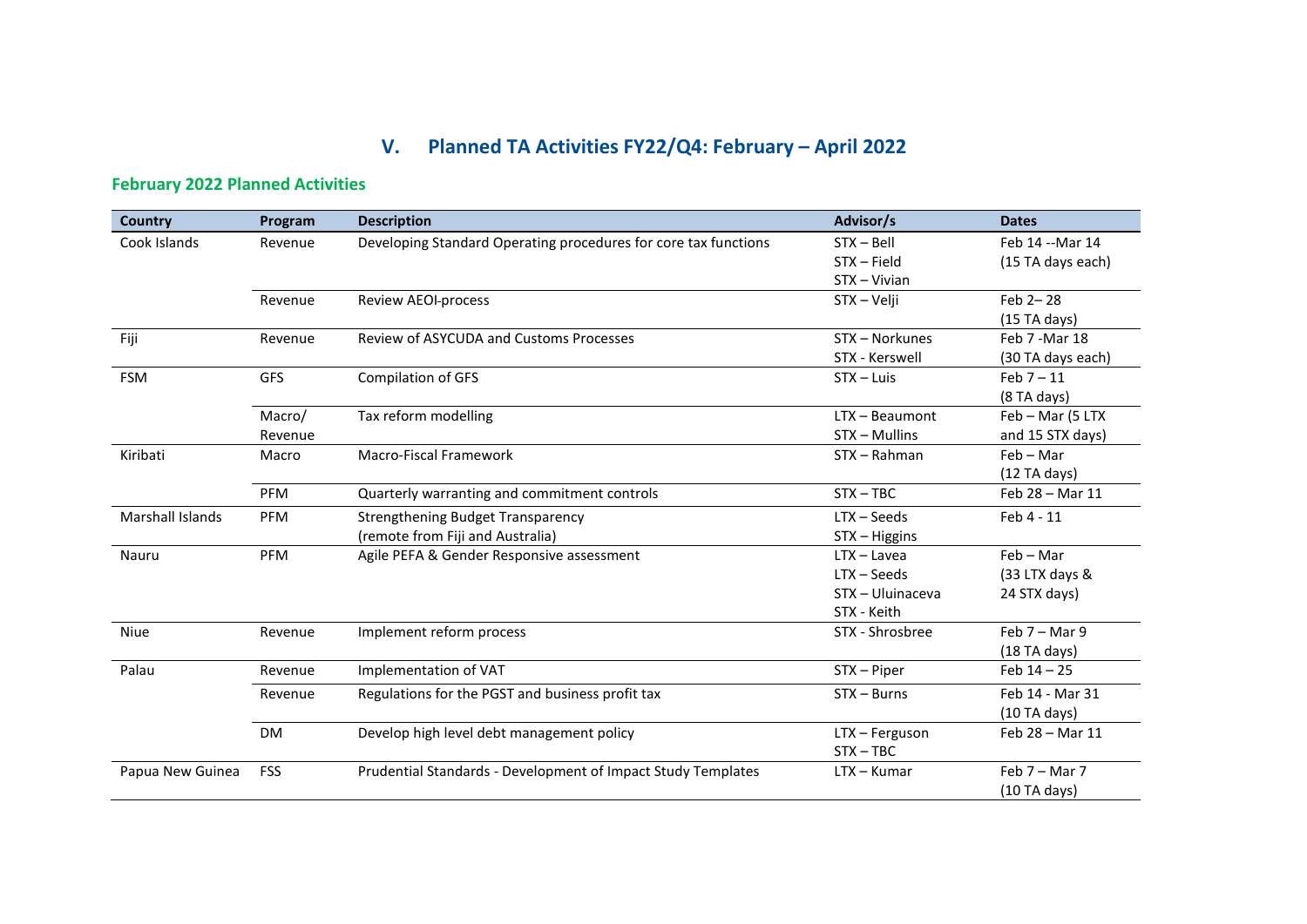| Regional        | Revenue    | Workshop on Leadership, Governance and Integrity [2]                                     | LTX – Eysselein<br>LTX - Williams<br>STX – Shrosbree<br>STX - Vivian | Feb $2 -$ Apr 12<br>(5 TA days per LTX/<br>6 TA days per STX) |
|-----------------|------------|------------------------------------------------------------------------------------------|----------------------------------------------------------------------|---------------------------------------------------------------|
| Samoa           | <b>RSS</b> | Reduce discrepancy between GDP(P) and GDP(E)                                             | STX - Abbasi                                                         | Feb 28 - Mar 11                                               |
| Solomon Islands | Revenue    | Review of reform progress                                                                | LTX - Eysselein<br>$LTX - Williams$                                  | Feb $21 -$ Mar 7<br>(3 TA days each)                          |
| Tokelau         | <b>PFM</b> | Strengthen Budget & Planning Process for Quality Spending                                | $LTX - Lavea$<br>STX - Keith                                         | Feb $14 - 28$                                                 |
| Timor-Leste     | <b>PFM</b> | Developing a PFM Roadmap (with FAD)                                                      | $LTX - Seeds$                                                        | Feb $21 -$ Mar 4                                              |
|                 | Revenue    | Prepare amendments to the Taxes and Duties Act to implement the<br>electronic tax system | <b>STX Burns</b>                                                     | Feb $21 -$ Mar 31<br>(3 TA days)                              |
|                 | Revenue    | Enhance public information and website                                                   | STX O'Keefe                                                          | Feb $7-18$<br>$(12)$ TA days)                                 |
| Tuvalu          | Macro      | Macro-fiscal modelling                                                                   | LTX - Beaumont                                                       | Feb - March                                                   |
|                 | <b>FSS</b> | <b>Financial Risk Analysis and Reporting</b>                                             | LTX-Kumar<br>STX- Jones                                              | February-March<br>(4 LTX TA days &<br>8 STX TA days)          |
| Vanuatu         | Macro      | Scoping mission - in conjunction with ICD                                                | LTX - Beaumont                                                       | Feb $14 - 18$                                                 |
|                 | Revenue    | Strengthening audit                                                                      | $STX - Home$                                                         | Feb 2- March 2<br>$(14)$ TA days)                             |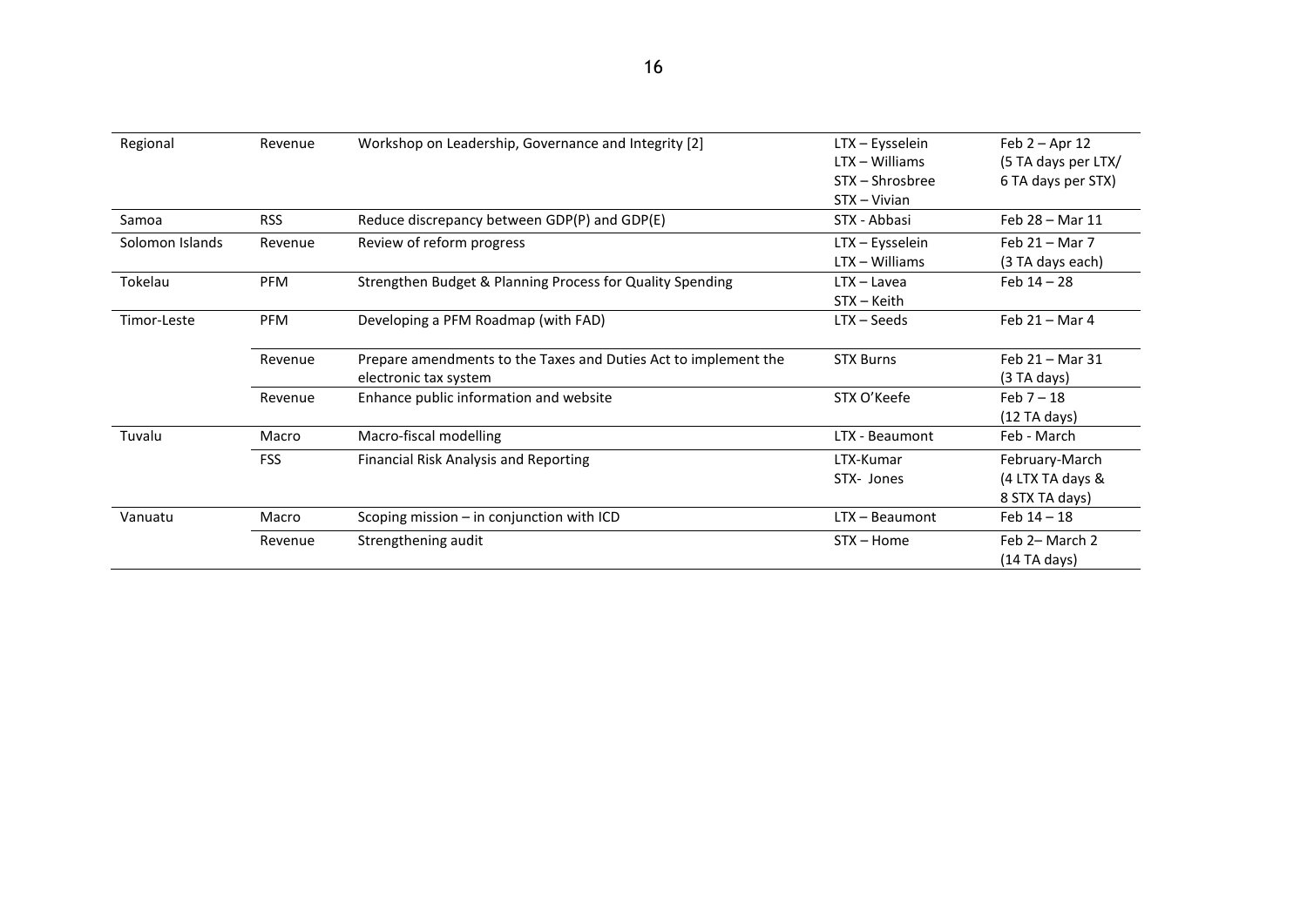### **March 2022 Planned Activities**

| <b>Country</b>  | Program    | <b>Description</b>                                           | Advisor/s          | <b>Dates</b>    |
|-----------------|------------|--------------------------------------------------------------|--------------------|-----------------|
| Cook Islands    | Revenue    | Implementation of organizational structure                   | STX - Shrosbree    | $Mar - Apr$     |
|                 |            |                                                              |                    | $(12)$ TA days) |
| Fiji            | <b>PFM</b> | Implementing risk based audit standards                      | STX - Morrison     | Mar $14 - 25$   |
|                 | Revenue    | Enhancing compliance improvement strategies, risk management | STX - Hamilton     | Mar $7 - 18$    |
|                 |            | and data analysis                                            | STX-Shrosbree      |                 |
| Niue            | PFM        | Updating the PFMA                                            | STX - McKenzie     | $Mar - Apr$     |
|                 |            |                                                              |                    | (5 TA days)     |
| Papua New       | <b>FSS</b> | Prudential Standards - Development of Impact Study Templates | $LTX - Kumar$      | Mar             |
| Guinea          |            |                                                              |                    | (10 TA days)    |
|                 | DM         | Review of organizational structure TA                        | LTX - Ferguson     | Mar $7 - 18$    |
|                 |            |                                                              | $STX - TBC$        |                 |
| Regional        | PFM        | PFM Symposium for the FEMM                                   | $LTX - Lavea$      | Mar 23 - 25     |
|                 |            |                                                              | $LTX - Seeds$      |                 |
| Samoa           | PFM        | <b>Strengthening Cash Management</b>                         | LTX - Seeds        | Mar 28 - Apr 8  |
|                 |            |                                                              | STX - TBC          |                 |
|                 | Macro      | Tax change modelling                                         | LTX - Beaumont     | March           |
|                 |            |                                                              | STX - Miller       | (5 LTX days &   |
|                 |            |                                                              | $STX - Burns$      | 2x10 STX days)  |
|                 | Revenue    | Strengthening return filing and tax arrears management       | STX-Field          | $Mar - Apr$     |
|                 |            |                                                              |                    | $(12)$ TA days) |
|                 | Revenue    | Renewal of Corporate Strategic Plan                          | LTX - Eysselein    | Mar 28 - Apr 8  |
|                 |            |                                                              | STX-Shrosbree      |                 |
| Solomon Islands | Macro      | Inflation Forecasting follow-up                              | STX - Bullen       | Mar $1 - 8$     |
|                 |            |                                                              |                    | (5 TA days)     |
|                 | <b>RSS</b> | Provide training on QNA compilation                          | LTX - Scheiblecker | Mar $7 - 18$    |
| Tonga           | Revenue    | Review of Electronic Sales Register System regulations       | <b>STX Burns</b>   | Mar 20 - Apr 10 |
|                 |            |                                                              |                    | (3 TA days)     |
|                 | <b>FSS</b> | Diagnostic and development of regulatory framework for non-  | LTX-Kumar,         | Mar - Apr (TBC) |
|                 |            | banking financial entities.                                  | STX-Awayiga        | (9 LTX days &   |
|                 |            |                                                              | STX-Kacani         | 12 STX days)    |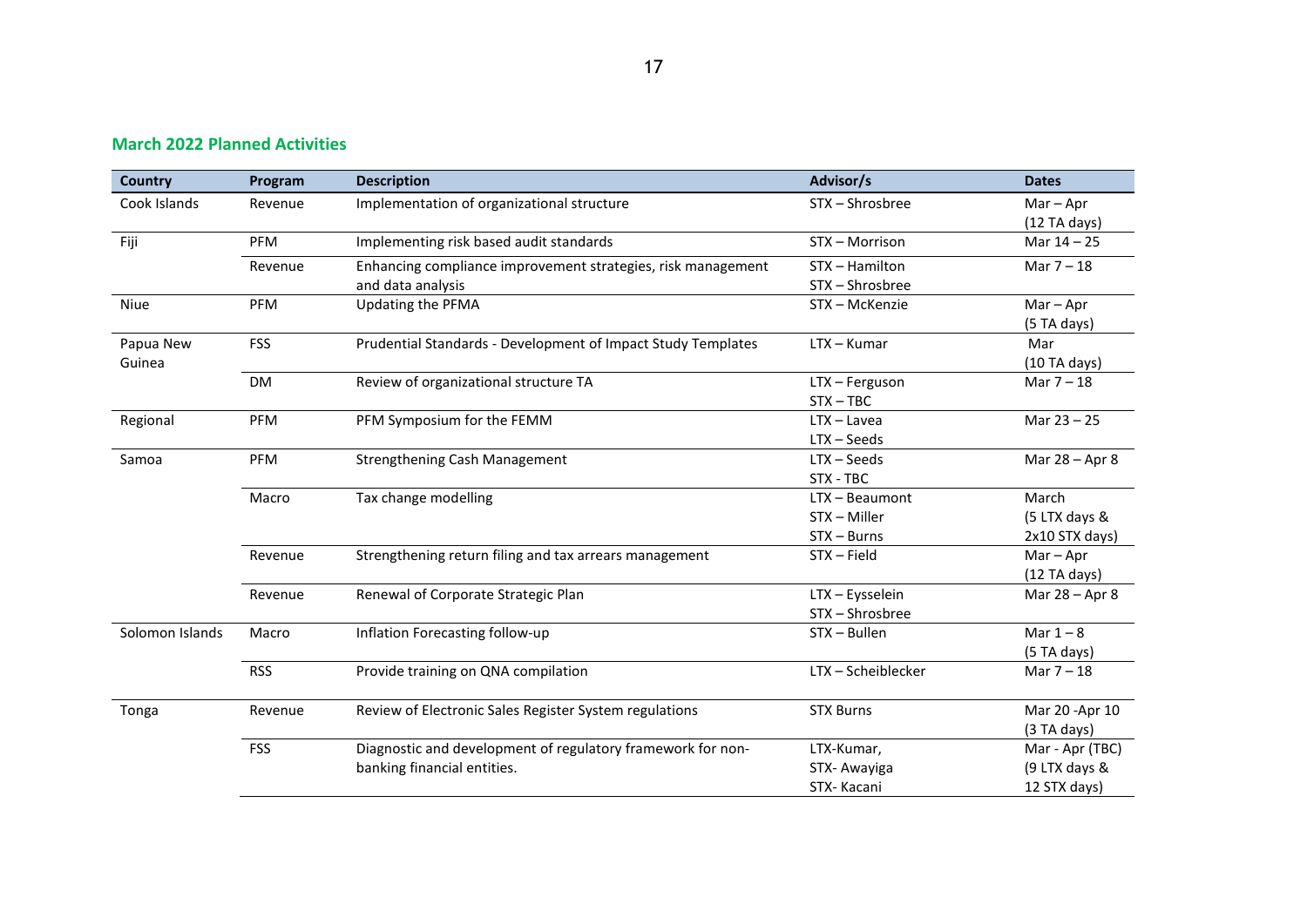|         | <b>FSS</b> |                                                                  |                |                     |
|---------|------------|------------------------------------------------------------------|----------------|---------------------|
|         |            | Review of select prudential standards for banks - Diagnostic of  | LTX - Kumar    | Mar -Apr (TBC)      |
|         |            | Money Lending Sector and other Financial Companies               | STX - Awayiga  | $(10$ LTX days $\&$ |
|         |            |                                                                  | STX-Pailhe     | 23 STX days)        |
| Tuvalu  | <b>RSS</b> | BoP mission work on updating ESS data                            | $STX - TBC$    | Mar $7 - 18$        |
|         | <b>RSS</b> | Analyze benchmark source data and update GDP                     | STX - Andrews  | Mar $14 - 25$       |
|         | <b>FSS</b> | Development of a consolidated prudential standard for commercial | LTX- Kumar     | March               |
|         |            | and development banks                                            |                | LTX-15 days         |
| Vanuatu | <b>DM</b>  | Medium-Term Debt Management Strategy                             | LTX - Ferguson | Mar – Apr (TBC)     |
|         |            |                                                                  | $STX - TBC$    | $(12$ LTX days $\&$ |
|         |            |                                                                  |                | 14 STX days)        |
|         | Revenue    | <b>TADAT Assessment Training</b>                                 | STX - Woods    | Mar 21 - 30         |
|         | Revenue    | Develop taxpayer service strategy                                | STX - Vivian   | Mar $15 -$ Apr      |
|         |            |                                                                  | STX - Lendon   | 12                  |
|         |            |                                                                  |                | (14 days each)      |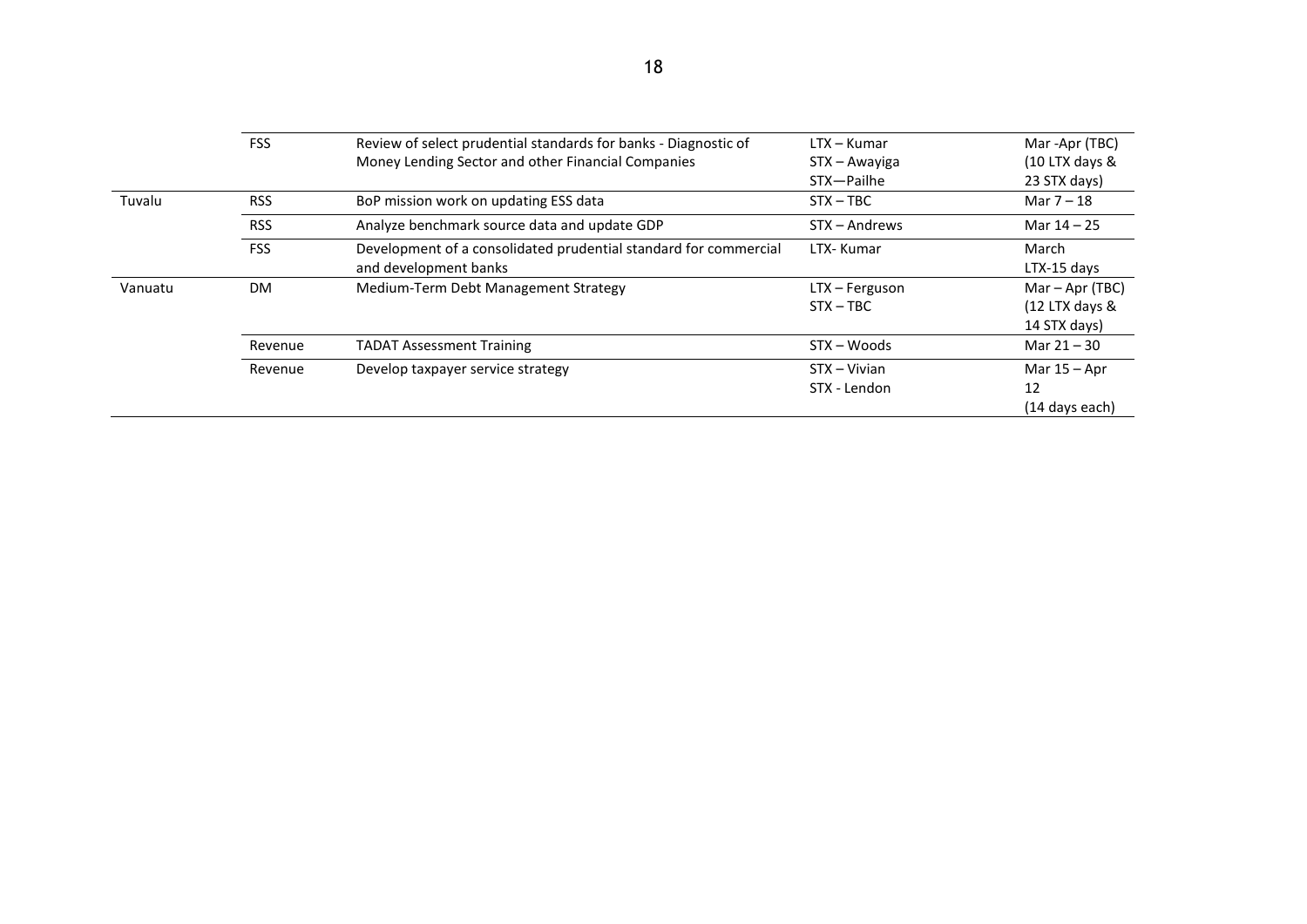# **April 2022 Planned Activities**

| Country          | Program    | <b>Description</b>                                                     | Advisor/s          | <b>Dates</b>    |
|------------------|------------|------------------------------------------------------------------------|--------------------|-----------------|
| Fiji             | PFM        | Improving fiscal risk analysis                                         | STX - Colvin       | Apr 18 - 29     |
|                  |            | (remote from Australia)                                                |                    |                 |
| <b>FSM</b>       | PFM        | <b>Review of Annual Financial Statements</b>                           | $LTX - Lavea$      | Apr 18 - 29     |
|                  |            |                                                                        | $STX - TBC$        |                 |
| Marshall Islands | Revenue    | Improving tax arrears and returns management                           | STX - Piper        | Apr 18 - 29     |
|                  | PFM        | Strengthening financial reporting, including alignment of the Chart of | STX - Higgins      | Apr 18 - 29     |
|                  |            | Accounts to GFSM2014                                                   |                    | $(12)$ TA days) |
| Papua New        | Revenue    | Support implementation of taxpayer services strategy                   | STX-Lendon         | Apr $4-15$      |
| Guinea           |            |                                                                        | STX - Vivian       |                 |
|                  | Macro      | <b>Financial programing</b>                                            | LTX - Beaumont     | April           |
|                  |            |                                                                        | STX - Evans        |                 |
|                  | PFM/Debt   | Integrating Debt and Cash Management (remote from Fiji)                | $LTX - Seeds$      | Apr 18 - 29     |
|                  | Management |                                                                        | LTX - Ferguson     |                 |
| Regional         | Revenue    | Workshop on VAT Risks and Investigations                               | LTX - Eysselein    | Apr $8 - 11$    |
|                  |            |                                                                        | LTX - Williams     | (10 TA days     |
|                  |            |                                                                        | STX-Bell           | each)           |
|                  |            |                                                                        | STX - Kerswell     |                 |
|                  | <b>FSS</b> | Workshop on Basel III                                                  | HQ Staff - Chon    | April 26-29     |
|                  |            |                                                                        | LTX - Kumar        |                 |
|                  |            |                                                                        | STX - Cristina     |                 |
|                  |            |                                                                        | STX - de Bie       |                 |
|                  | PFM/Macro  | Workshop on Cash Flow Forecasting (including forecasting of Fisheries  | $LTX - Lavea$      | April 27 - 29   |
|                  |            | Revenues)                                                              | $LTX - Seeds$      |                 |
|                  |            |                                                                        | LTX - Beaumont     |                 |
| Samoa            | Revenue    | Implementation of Taxpayer Services Strategy                           | STX-O'Keefe        | Apr 18 - 29     |
|                  |            |                                                                        | STX - Lendon       |                 |
|                  | <b>RSS</b> | Review of seasonal adjusted GDP                                        | LTX - Scheiblecker | Apr $1 - 11$    |
|                  |            | (Remote from Fiji)                                                     |                    |                 |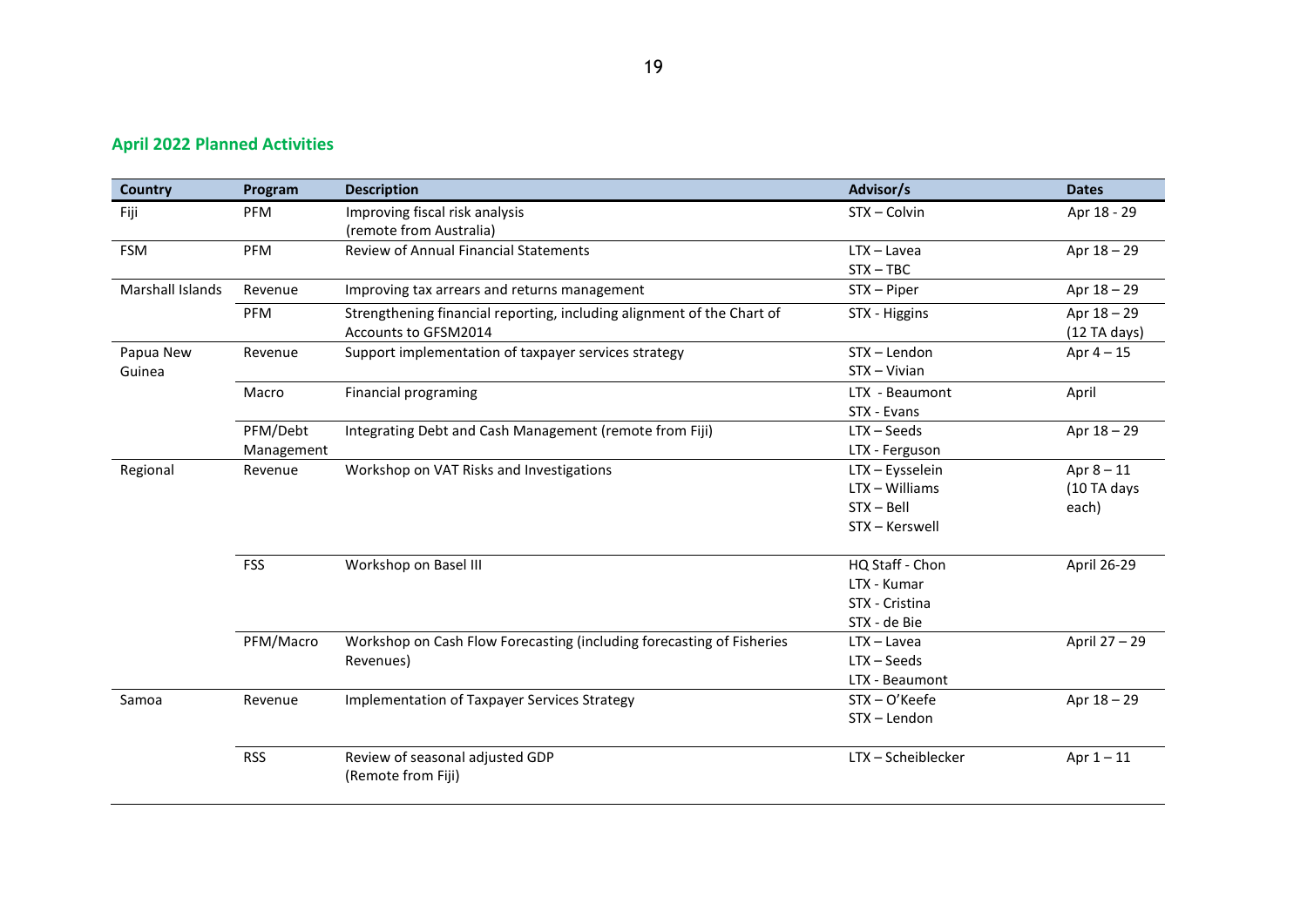| Solomon Islands | <b>FSS</b> | Review of Prudential Standards for Credit Unions and Development Bank | $LTX - Kumar$    | April           |
|-----------------|------------|-----------------------------------------------------------------------|------------------|-----------------|
|                 |            |                                                                       | $STX - TBC$      | (5 LTX TA       |
|                 |            |                                                                       |                  | days & 10       |
|                 |            |                                                                       |                  | STX TA days)    |
|                 | <b>FSS</b> | Development of Impact Study Templates                                 | $LTX - Kumar$    | April           |
|                 |            |                                                                       | STX - TBC        | (9 LTX TA       |
|                 |            |                                                                       |                  | days & 6        |
|                 |            |                                                                       |                  | STX TA days)    |
|                 | <b>GFS</b> | <b>Compilation of Public Sector Debt Statistics</b>                   | HQ - Rattakul    | Apr             |
|                 |            | (remote from Washington DC)                                           |                  | $(12)$ TA days) |
|                 |            |                                                                       |                  |                 |
| Tonga           | Macro      | Support the use of the Tonga macroeconomic programming framework in   | $LTX - Beaumont$ | Apr             |
|                 |            | budget preparations                                                   |                  | (5TA days)      |
|                 | <b>RSS</b> | Provide training on QNA compilation                                   | LTX-TBC          | April           |
|                 | Revenue    | Debt and Returns Management                                           | $STX - Field$    | Apr $5 - 25$    |
|                 |            |                                                                       | STX - Lendon     | (12 TA days     |
|                 |            |                                                                       |                  | each)           |
| Tuvalu          | Revenue    | Improve Core Tax Functions                                            | $STX - Fisher$   | Apr 18 - 29     |
|                 | <b>DM</b>  | Development of Comprehensive Debt Reporting TA                        | LTX - Ferguson   | April (TBC)     |
|                 |            |                                                                       | $STX - TBC$      | (7 LTX days &   |
|                 |            |                                                                       |                  | 7 STX days)     |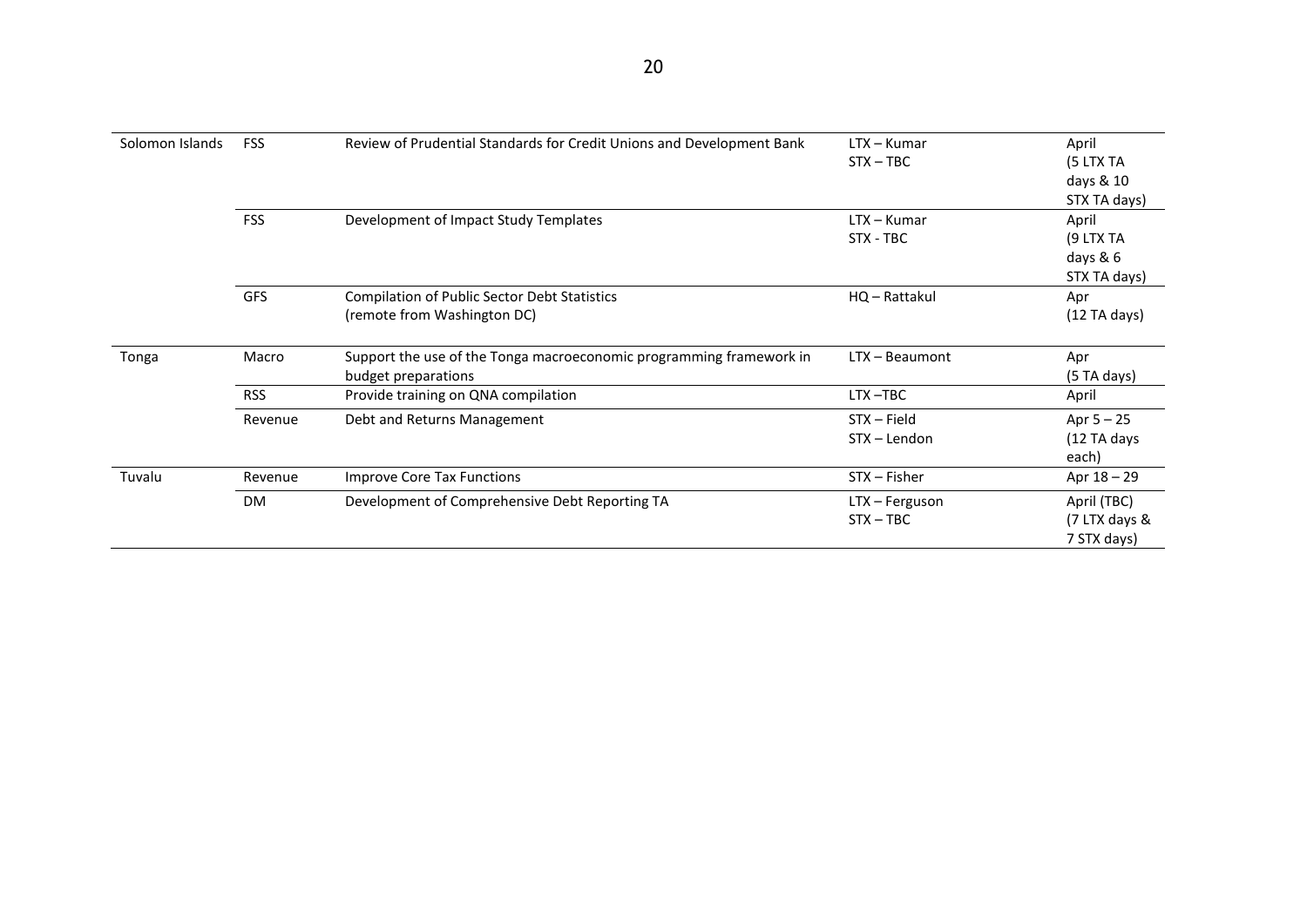# **Outturn of TA Activities FY2022/Q3: November 2021 – January 2022**

### **November 2021 Delivered Activities**

| <b>Country</b>   | Program    | <b>Description</b>                                                            | Advisor/s          | <b>Dates</b>      |
|------------------|------------|-------------------------------------------------------------------------------|--------------------|-------------------|
| Fiji             | Revenue    | Finalize VAT Bill                                                             | $STX - Burns$      | Nov $15 - 24$     |
|                  |            | (remote from Australia)                                                       |                    | (10TA days)       |
| Kiribati         | Revenue    | Review of revenue reforms                                                     | LTX - Eysselein    | Nov $30 - Dec 2$  |
|                  |            | (remote from Fiji and New Zealand)                                            | $LTX - Williams$   | (3 TA days each)  |
| Marshall Islands | <b>FSS</b> | Review of Prudential standards-Impact Study                                   | $LTX - Kumar$      | Nov $15 - Dec 31$ |
|                  |            | (remote from Fiji)                                                            |                    | $(12)$ TA days)   |
| <b>Niue</b>      | <b>PFM</b> | <b>Reviewing PFMA</b>                                                         | $LTX - Lavea$      | Nov $15 - 24$     |
|                  |            | (remote from Fiji and New Zealand)                                            | STX - McKenzie     |                   |
| Palau            | <b>GFS</b> | <b>GFS for General Government Operations</b>                                  | STX - Temes        | Nov $15 - 19$     |
|                  |            | (remote from Spain)                                                           |                    |                   |
| Papua New Guinea | <b>DM</b>  | Loan and Financial Analysis Workshop                                          | STX - Pradelli     | Nov $22 - 26$     |
|                  |            | (Remote from UK and US)                                                       | STX - Sangarabalan |                   |
| Regional         | <b>DM</b>  | Fundamentals of Debt Reporting and Monitoring Workshop [2]                    | LTX - Ferguson     | Nov $8 - 12$      |
|                  |            | (remote from United Kingdom, Australia, Switzerland, Jamaica)                 | $STX - Hardy$      |                   |
|                  |            |                                                                               | STX - Scipioni     |                   |
|                  |            |                                                                               | STX - Robinson     |                   |
|                  | <b>FSS</b> | High Level Webinar on Implications of Climate Change Risk on Financial Sector | $LTX - Kumar$      | <b>Nov 19</b>     |
|                  |            | Supervision                                                                   | HQ - Rozumek       |                   |
|                  |            | (remote from Fiji and United States)                                          |                    |                   |
|                  | Revenue    | Workshop on Taxpayer Register and Data Cleansing                              | STX-Clayton        | Nov $9 - 20$      |
|                  |            | (remote from Australia)                                                       | $STX - Vivian$     | (14 TA days       |
|                  |            |                                                                               |                    | each)             |
|                  | <b>RSS</b> | Workshop on Annual National Accounts Compilation                              | LTX - Scheiblecker | Nov $23 - Dec 8$  |
|                  |            | (remote from Fiji)                                                            |                    |                   |
| Samoa            | Revenue    | <b>BEPS Implementation</b>                                                    | $STX - Burns$      | Nov 22 - Dec 6    |
|                  |            | (remote from Australia)                                                       |                    | (15 TA days)      |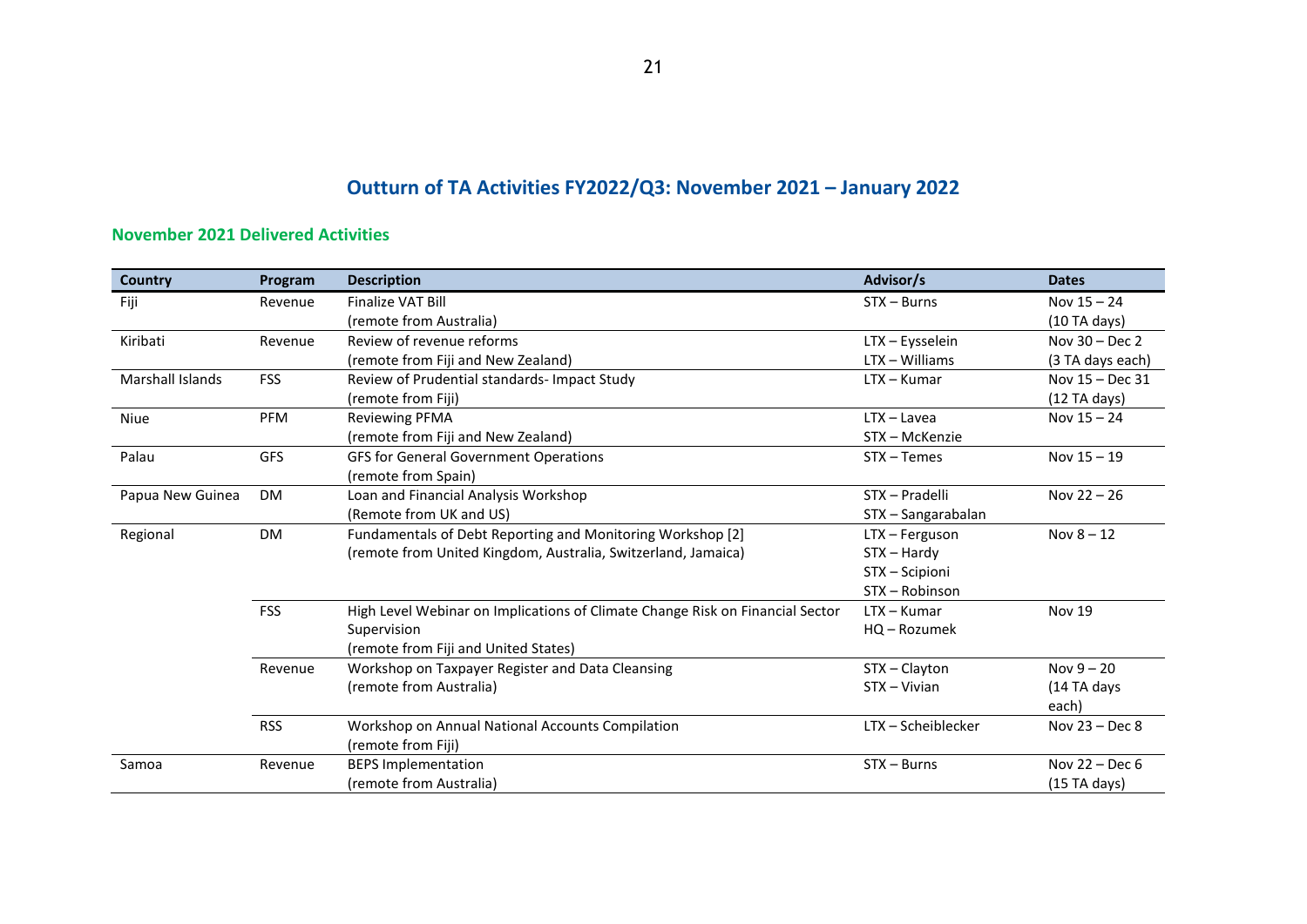| Solomon Islands | <b>RSS</b> | Provide training on QNA compilation<br>(remote from Fiji)                    | LTX – Scheiblecker | Nov $29 - Dec 10$  |
|-----------------|------------|------------------------------------------------------------------------------|--------------------|--------------------|
| Timor-Leste     | Revenue    | Diagnostic Review                                                            | $STX - O'Keefe$    | Nov $16 - 30$      |
|                 |            | (remote from New Zealand and Australia)                                      | STX - Story        | Nov $28 - 30$      |
|                 |            |                                                                              | $STX - Woods$      | Nov $16 - 30$      |
|                 |            |                                                                              |                    | $(2x 18 TA days +$ |
|                 |            |                                                                              |                    | $1x$ 3 TA days)    |
| Tonga           | <b>DM</b>  | Development of Comprehensive Debt Reporting                                  | LTX - Ferguson     | Nov $22 - 26$      |
|                 |            | (remote from United Kingdom and Jamaica)                                     | STX - Robinson     |                    |
|                 | <b>PFM</b> | Implement Asset Management Framework                                         | $LTX - Lavea$      | Nov $15 - 29$      |
|                 |            | (remote from Australia)                                                      | STX - Cooper       |                    |
| Tuvalu          | <b>PFM</b> | Implementing arrears management and commitment controls                      | STX - Marzan       | Nov $15 - 26$      |
|                 |            | (remote from Philippines)                                                    |                    |                    |
| Vanuatu         | Macro      | GDP (I) Modelling, Revenue Forecasting, Macro Fiscal Framework - training in | $LTX - Beaumont$   | Nov $1 - 12$       |
|                 |            | conjunction with STI                                                         | STX – Claus        |                    |
|                 |            | (remote from Fiji, Singapore, and New Zealand)                               | STI - Govil        |                    |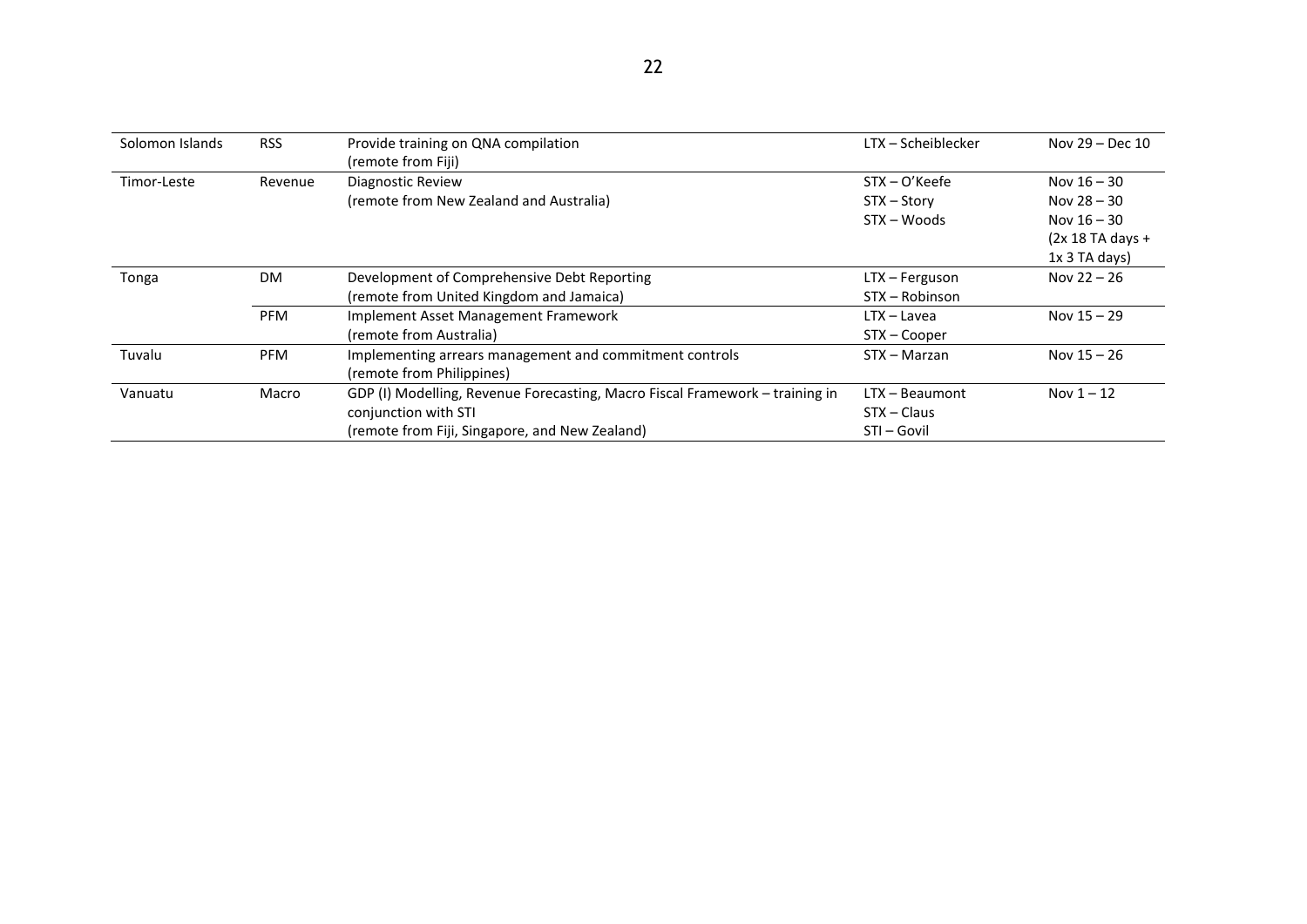### **December 2021 Delivered Activities**

| Country      | Program | <b>Description</b>                           | Advisor/s        | <b>Dates</b>     |
|--------------|---------|----------------------------------------------|------------------|------------------|
| Cook Islands | Revenue | Review of reform progress                    | LTX - Eysselein  | Dec $10 - 17$    |
|              |         | (remote from Fiji and New Zealand)           | LTX - Williams   | (3 TA days each) |
| Papua New    | Revenue | Implementation of New Organization Structure | STX - Lendon     | Dec $8 -$ Jan 28 |
| Guinea       |         | (remote from Australia)                      | STX – Vivian     | (20 TA days      |
|              |         |                                              |                  | each)            |
|              | Revenue | Assist with finalization of ISORA 2021       | STX - Topping    | Dec 17 - Jan 20  |
|              |         | (remote from Australia)                      |                  | $(8$ TA days)    |
| Regional     | Revenue | Assist with finalization of ISORA 2021       | STX - Topping    | Dec 17 - Jan 20  |
|              |         | (remote from Australia)                      |                  | $(8$ TA days)    |
| Timor-Leste  | Macro   | Scoping mission (in conjunction with ICD)    | $LTX - Beaumont$ | Dec $13 - 17$    |
|              |         | (remote from Fiji)                           |                  |                  |
| Vanuatu      | Revenue | Review of reform progress                    | LTX - Eysselein  | Dec $15 - 23$    |
|              |         | (remote from Fiji and New Zealand)           | LTX - Williams   | (3 TA days each) |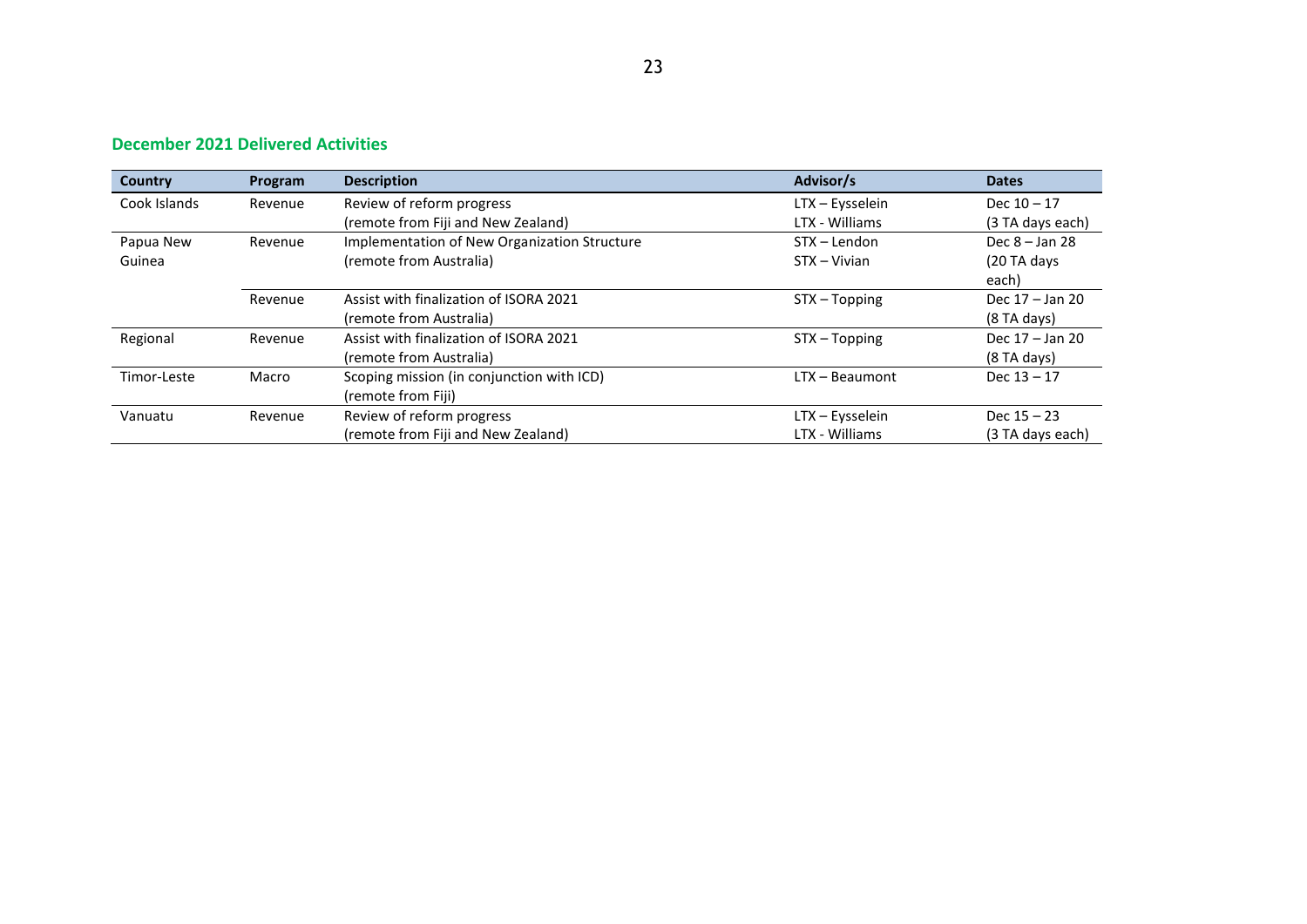| <b>Country</b>     | Program | <b>Description</b>                                                | Advisor/s        | <b>Dates</b>     |
|--------------------|---------|-------------------------------------------------------------------|------------------|------------------|
| Cook Islands       | Revenue | Finalization of Tax Administration Act                            | $STX - Burns$    | Jan 24 – Feb 2   |
|                    |         | (remote from Australia)                                           |                  |                  |
| Samoa              | Revenue | Review of Tax Administration reforms                              | $LTX - Williams$ | Jan 18 - Feb 4   |
|                    |         |                                                                   | LTX - Eysselein  | (3 TA days each) |
| <b>Timor Leste</b> | Macro   | Macro-fiscal framework, including FP1.0 - training in conjunction | $LTX - Beaumont$ | Jan $17 - 28$    |
|                    |         | with STI                                                          | $STX - Class$    | (10TA days)      |
|                    |         | (remote from Fiji)                                                | STI - Govil      |                  |
| Tuvalu             | Revenue | Improve core tax functions                                        | STX - Fisher     | Jan 27 - Feb 18  |
|                    |         |                                                                   |                  | $(12)$ TA days)  |
|                    | Revenue | Review of tax administration reforms                              | $LTX - Williams$ | Jan 20 - Feb 10  |
|                    |         |                                                                   | LTX - Eysselein  | (3 TA days each) |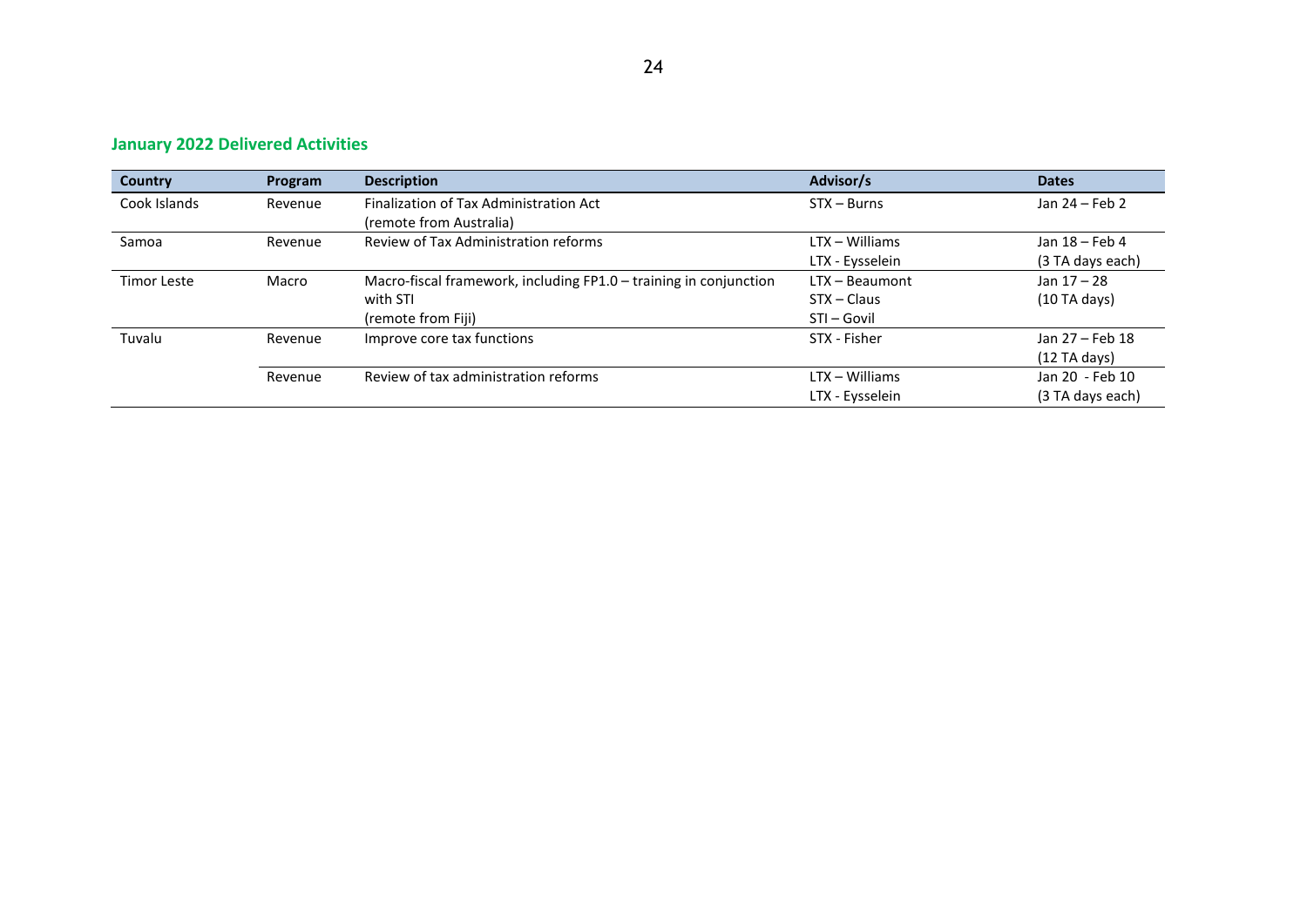# **Meetings, Seminars, and Training**

# **November 2021 – January 2022**

| <b>TA Sector</b>                       | <b>Description</b>                                                                              | <b>Location</b> | <b>Advisor</b>                                                      | <b>Mission</b><br><b>Days</b> | <b>Participants</b> |    |                                       |
|----------------------------------------|-------------------------------------------------------------------------------------------------|-----------------|---------------------------------------------------------------------|-------------------------------|---------------------|----|---------------------------------------|
|                                        |                                                                                                 |                 |                                                                     |                               |                     | M  | <b>Month</b>                          |
| Debt Management                        | Fundamentals of Debt Reporting and<br>Monitoring                                                | Virtual         | LTX - Ferguson<br>$STX - Hardy$<br>STX - Scipioni<br>STX - Robinson |                               | 13                  | 13 | Nov 8 -12, 2021                       |
| <b>Financial Sector</b><br>Supervision | High Level Webinar on Implications<br>of Climate Change Risk on Financial<br>Sector Supervision | Virtual         | $LTX - Kumar$<br>HQ - Rozumek                                       |                               | 12                  | 15 | Nov 19, 2021                          |
| Revenue Administration                 | Taxpayer Register and Data<br>Cleansing                                                         | Virtual         | STX-Clayton<br>STX - Vivian                                         |                               | 26                  | 26 | Nov 9 - 11, 2021<br>Nov 16 - 18, 2021 |
| <b>Real Sector Statistics</b>          | Annual National Accounts (QNA)<br>Compilation                                                   | Virtual         | LTX – Scheiblecker                                                  | 5                             | 12                  | 6  | Nov 23 - Dec 8, 2021                  |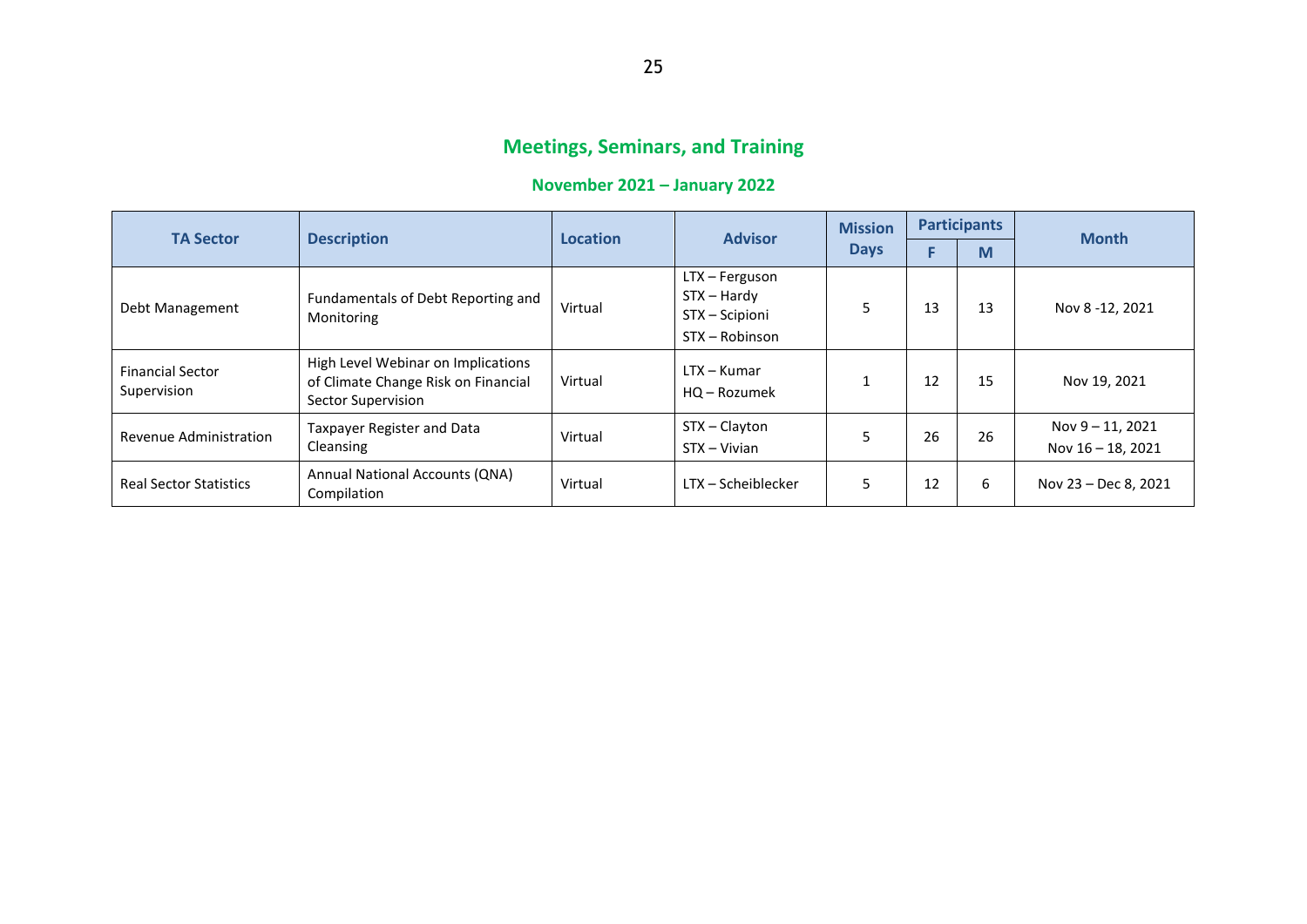# **TA Reports Transmitted to Country Authorities & Pending Finalization**

| <b>TA Sector</b>                       | Country                 | <b>Title of Report</b>                                                       | <b>Author</b>                       | <b>Mission</b><br><b>Month</b> | <b>Transmittal Letter</b><br><b>Date</b> |
|----------------------------------------|-------------------------|------------------------------------------------------------------------------|-------------------------------------|--------------------------------|------------------------------------------|
| <b>Public Financial</b><br>Management  | Cook Islands            | PFM Roadmap                                                                  | Lavea/ Marzan                       | Sep-Oct 21                     | <b>Not Finalized</b>                     |
|                                        | <b>Marshall Islands</b> | Strengthen Budget Transparency                                               | Seeds/Higgins                       | $Jan-22$                       | <b>Not Finalized</b>                     |
|                                        | Niue                    | <b>Review of PFMA</b>                                                        | Lavea/ McKenzie                     | <b>Nov-21</b>                  | Not Finalized                            |
|                                        | Tonga                   | Review existing legislation, reforms, expectation                            | McKenzie                            | $Sep-20$                       | <b>Not Finalized</b>                     |
|                                        | Tonga                   | <b>Finalizing PFMA</b>                                                       | Lavea/ McKenzie                     | Aug-21                         | Not Finalized                            |
|                                        | Tonga                   | Implement Improvements to Reconciliation process                             | Lavea/ Kauffmann                    | $Sep-21$                       | <b>Not Finalized</b>                     |
|                                        | Tonga                   | Implement Asset Management Framework                                         | Lavea/Cooper                        | <b>Nov-21</b>                  | Not Finalized                            |
|                                        | Tuvalu                  | Implementing arrears management and commitment<br>controls                   | Marzan                              | <b>Nov-21</b>                  | 18-Jan-2022                              |
| <b>Financial Sector</b><br>Supervision | Cook Islands            | Off-site Supervision & Risk Rating Frameworks                                | Kumar                               | Aug-Sep 21                     | 28-Jul-2021                              |
|                                        | <b>FSM</b>              | <b>Banking Regulatory Reform</b>                                             | Hefty                               | Jun-19                         | Not Finalized                            |
|                                        | <b>FSM</b>              | Banking Legislation and Prudential Standards                                 | Carvalho                            | Apr-20                         | Not Finalized                            |
|                                        | <b>Marshall Islands</b> | Banking Law and Regulations                                                  | Kumar/ Awayiga                      | $Mar-21$                       | 14-Dec-2021                              |
|                                        | Marshall Islands        | Review of Prudential standards- Impact Study                                 | Kumar                               | Nov-Dec 21                     | <b>Not Finalized</b>                     |
|                                        | Palau                   | Review of risk Management Standards                                          | Kumar/Kacani                        | Jul-Aug 21                     | Not Finalized                            |
|                                        | Papua New Guinea        | SFEP-Regulatory Framework-Prudential Standards                               | Kumar/ Pandey/ De<br>Bie/ Henderson | Mar-Apr 21                     | <b>Not Finalized</b>                     |
|                                        | Solomon Islands         | SFEP - Regulatory Framework - Prudential Standards                           | Kumar/De Bie                        | Dec-20                         | 06-Jan-2022                              |
|                                        | Solomon Islands         | SFEP-Financial Risk Analysis Process                                         | Kumar                               | Apr-May 21                     | <b>Not Finalized</b>                     |
|                                        | Solomon Islands         | Review of Prudential and Risk Management Standards                           | Kumar/Jones                         | Oct-Nov 21                     | Not Finalized                            |
|                                        | Solomon Islands         | <b>FSI for Insurance Sector</b>                                              | Hafeman                             | Nov-Dec 21                     | Not Finalized                            |
|                                        | Tonga                   | Diagnostics of financial sector and review of select<br>prudential standards | Kumar/ Awayiga/<br>Henderson        | Aug-Oct-21                     | <b>Not Finalized</b>                     |
|                                        | Tuvalu                  | Training on Off-Site Financial Risk Analysis                                 | Kumar                               | $Jul-21$                       | 11-Feb-2022                              |
|                                        |                         |                                                                              |                                     |                                |                                          |

# **November 2021 – January 2022**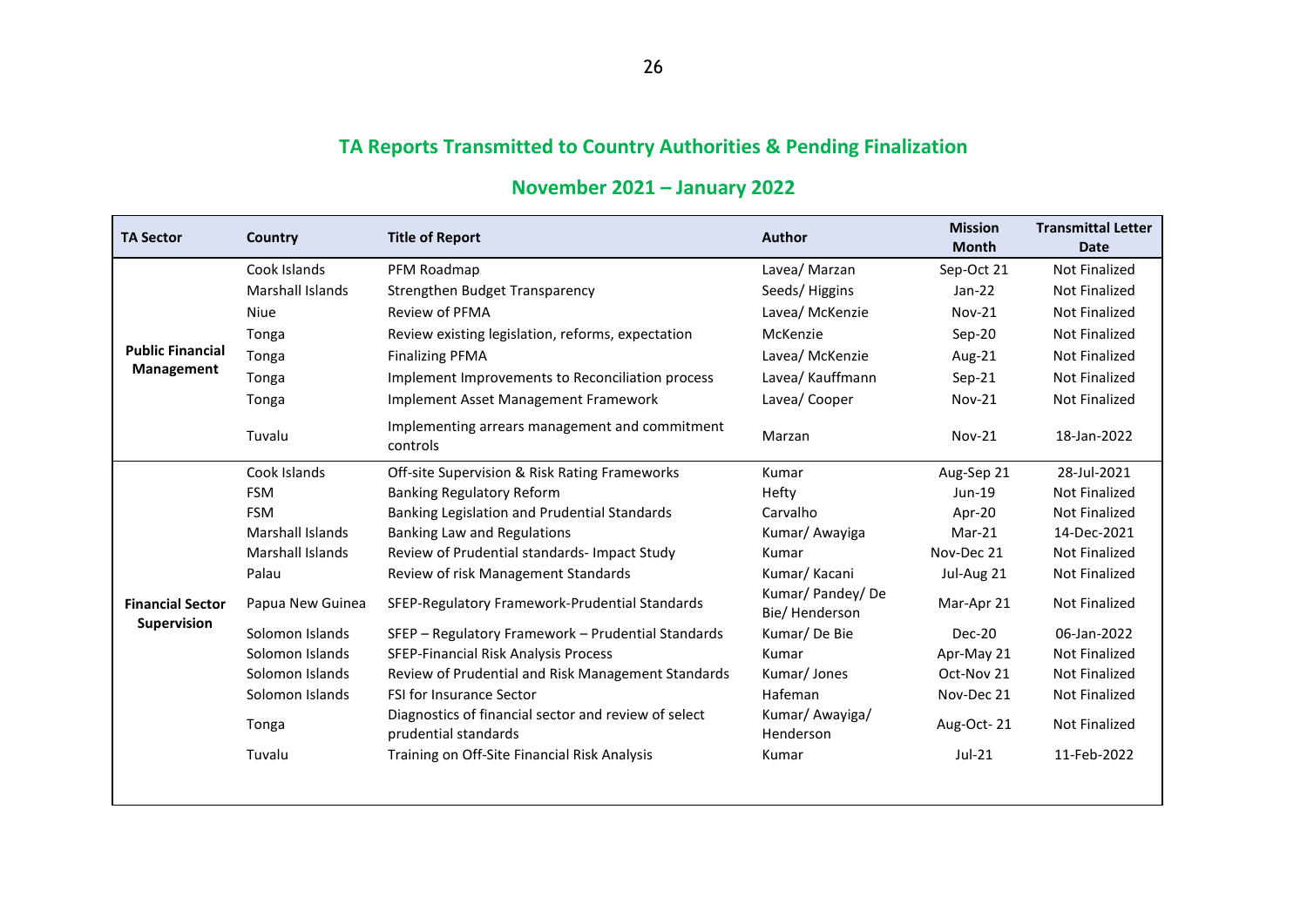| Debt<br>Management               | Cook Islands     | Medium Term Debt Management Strategy (MTDS)<br>Ferguson/Vilanova |                       | Oct-21        | 13-Jan-2022          |
|----------------------------------|------------------|------------------------------------------------------------------|-----------------------|---------------|----------------------|
| Macroeconomic<br>Programming     | Solomon Islands  | <b>Inflation Forecasting</b>                                     | Beaumont/Bullen       | $Jun-21$      | <b>Not Finalized</b> |
|                                  | Cook Islands     | Debt and Returns Management                                      | Field                 | Jun-21        | Not Finalized        |
|                                  | Marshall Islands | <b>Review Tax Reforms and Core Tax Functions</b>                 | Piper                 | Apr-May 21    | <b>Not Finalized</b> |
|                                  | <b>Niue</b>      | <b>Strengthen Core Tax Functions</b>                             | Shrosbree             | Sep-Oct 21    | Not Finalized        |
| Revenue<br><b>Administration</b> | Papua New Guinea | Development and Introduction of New Organizational<br>Structure  | Vivian/ Williams      | Jun-Jul 21    | Not Finalized        |
|                                  | Palau            | Preparation for Tax Reform Implementation                        | Piper                 | Sep-Oct 21    | 11-Jan-2022          |
|                                  | Palau            | Progressing the Implementation of the Palau Tax<br>Reform Bill   | Piper                 | May-Oct 21    | 11-Jan-2022          |
|                                  | Papua New Guinea | Implementation of New Organization Structure                     | Lendon/ Vivian        | Dec-Jan 21    | Not Finalized        |
|                                  | Solomon Islands  | Implementation of Large Taxpayer Office                          | Shrosbree             | May-Jun 21    | Not Finalized        |
|                                  | Timor-Leste      | Diagnostic Review                                                | O'Keefe/ Story/ Woods | <b>Nov-21</b> | <b>Not Finalized</b> |
|                                  | Tonga            | Renewal of Corporate Strategy                                    | Fisher                | Aug-21        | 11-Jan-2022          |
|                                  | Tonga            | Development of POS guidelines                                    | Fisher                | Aug-Sep 21    | Not Finalized        |
|                                  | Tonga            | Renewal of Compliance Improvement Strategy                       | Home/ Shrosbree       | Oct-Nov 21    | Not Finalized        |
|                                  | Vanuatu          | Review RMS Master Service Agreement                              | Grant                 | Aug-21        | 7-Dec-2021           |
|                                  | Vanuatu          | Debt and Returns Management                                      | Field/Lendon          | $Sep-21$      | 10-Dec-2021          |
|                                  |                  |                                                                  |                       |               |                      |